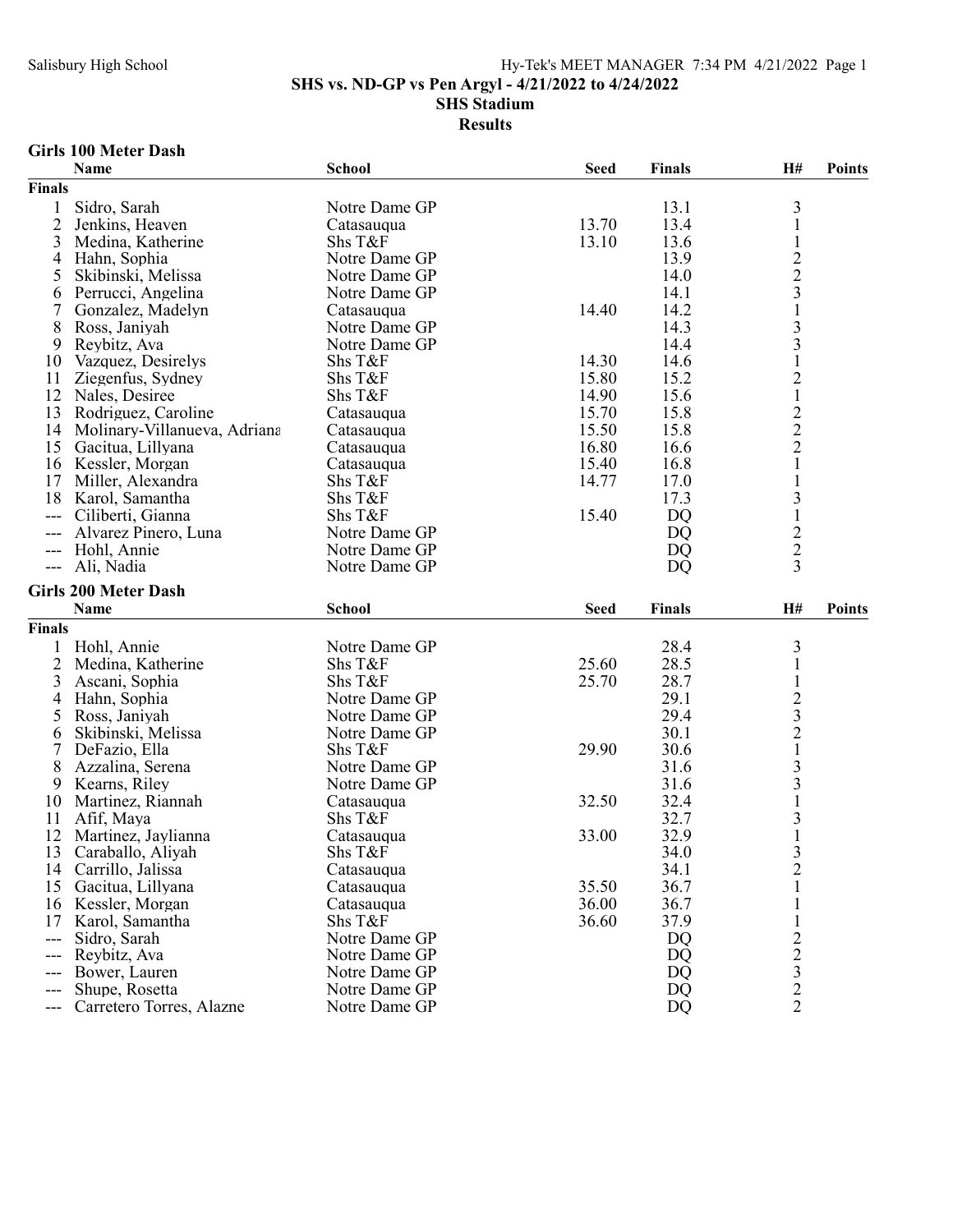SHS vs. ND-GP vs Pen Argyl - 4/21/2022 to 4/24/2022

SHS Stadium

Results

## Finals ... (Girls 200 Meter Dash)

|                     | Name                                | <b>School</b> | <b>Seed</b> | <b>Finals</b> | H#                                                                    | <b>Points</b> |
|---------------------|-------------------------------------|---------------|-------------|---------------|-----------------------------------------------------------------------|---------------|
|                     | Jenkins, Heaven                     | Catasauqua    |             | <b>DQ</b>     | $\mathfrak{Z}$                                                        |               |
| ---                 | Perrucci, Angelina                  | Notre Dame GP |             | <b>DQ</b>     | $\overline{2}$                                                        |               |
|                     | <b>Girls 400 Meter Dash</b>         |               |             |               |                                                                       |               |
|                     | <b>Name</b>                         | <b>School</b> | <b>Seed</b> | <b>Finals</b> | H#                                                                    | <b>Points</b> |
| <b>Finals</b>       |                                     |               |             |               |                                                                       |               |
|                     |                                     | Notre Dame GP |             | 1:03.1        |                                                                       |               |
| 1<br>$\overline{2}$ | Lessig, Emily<br>Schweitzer, Olivia | Notre Dame GP |             | 1:05.3        | $\frac{3}{3}$                                                         |               |
| 3                   |                                     | Shs T&F       | 1:07.40     | 1:06.2        |                                                                       |               |
|                     | Ascani, Sophia                      | Shs T&F       | 1:09.80     | 1:09.2        | $\mathbf{1}$                                                          |               |
| 4                   | DeFazio, Ella                       | Notre Dame GP |             |               | $\overline{c}$                                                        |               |
| 5                   | Nehme, Alexandria                   |               |             | 1:09.3        | $\mathbf{1}$                                                          |               |
| 6                   | Garcia, Katherine                   | Notre Dame GP | 1:09.90     | 1:13.1        |                                                                       |               |
| 7                   | Hodson, Kalei                       | Catasauqua    |             | 1:19.7        |                                                                       |               |
| 8                   | Bright, Dion                        | Catasauqua    | 1:18.20     | 1:19.9        |                                                                       |               |
| 9                   | Leayman, Haylee                     | Shs T&F       | 1:23.20     | 1:27.8        |                                                                       |               |
| ---                 | Francis, Tessa                      | Notre Dame GP |             | DQ            | 3                                                                     |               |
|                     | Falvey, Kerri                       | Notre Dame GP |             | DQ            |                                                                       |               |
|                     | Hohl, Annie                         | Notre Dame GP |             | <b>DQ</b>     | $\frac{1}{2}$ $\frac{2}{1}$ $\frac{3}{2}$ $\frac{2}{2}$ $\frac{2}{2}$ |               |
| ---                 | Santos, Isabella                    | Notre Dame GP |             | DQ            |                                                                       |               |
|                     | Bower, Lauren                       | Notre Dame GP |             | DQ            |                                                                       |               |
|                     | Green, Rachel                       | Notre Dame GP |             | <b>DQ</b>     |                                                                       |               |
| ---                 | Sidro, Sarah                        | Notre Dame GP |             | DQ            |                                                                       |               |
|                     | Molina, Laura                       | Notre Dame GP |             | <b>DQ</b>     |                                                                       |               |
| $---$               | Shupe, Rosetta                      | Notre Dame GP |             | DQ            |                                                                       |               |
|                     | <b>Girls 800 Meter Run</b>          |               |             |               |                                                                       |               |
|                     | <b>Name</b>                         | <b>School</b> | <b>Seed</b> | <b>Finals</b> | H#                                                                    | <b>Points</b> |
| <b>Finals</b>       |                                     |               |             |               |                                                                       |               |
| 1                   | Bower, Lauren                       | Notre Dame GP |             | 2:24.5        |                                                                       |               |
| 2                   | Koons, Katherine                    | Notre Dame GP |             | 2:28.6        |                                                                       |               |
| 3                   | Sidro, Sarah                        | Notre Dame GP |             | 2:29.6        | $\frac{2}{2}$ $\frac{2}{1}$ $\frac{1}{3}$                             |               |
| 4                   | Bear, Alivia                        | Catasauqua    | 2:43.40     | 2:36.2        |                                                                       |               |
| 5                   | Eyvazzadeh, Lily                    | Notre Dame GP |             | 2:45.7        |                                                                       |               |
| 6                   | Francis, Tessa                      | Notre Dame GP |             | 2:57.1        | 3                                                                     |               |
| 7                   | Smith, Ava                          | Catasauqua    | 3:06.30     | 2:59.6        |                                                                       |               |
| 8                   | Ritter, Ashley                      | Catasauqua    | 3:01.20     | 3:01.4        |                                                                       |               |
| 9                   | Rodriguez, Juliza                   | Catasauqua    | 2:57.60     | 3:12.5        | $\mathbf{1}$                                                          |               |
| 10                  | Fogel, Talia                        | Notre Dame GP |             | 3:19.0        |                                                                       |               |
| 11                  | Munoz, Izabella                     | Shs T&F       | 3:16.50     | 3:21.1        | $\frac{2}{1}$                                                         |               |
| ---                 | Lessig, Emily                       | Notre Dame GP |             | <b>DQ</b>     | $\mathbf 1$                                                           |               |
|                     | Karol, Samantha                     | Shs T&F       |             | DQ            |                                                                       |               |
|                     | Cooper, Raegan                      | Notre Dame GP |             | DQ            |                                                                       |               |
|                     | Garcia, Katherine                   | Notre Dame GP |             | <b>DQ</b>     | $2321$<br>$33$                                                        |               |
|                     | Azzalina, Serena                    | Notre Dame GP |             | <b>DQ</b>     |                                                                       |               |
| ---                 | Lee, Sophie                         | Notre Dame GP |             | DQ            |                                                                       |               |
| ---                 | Schweitzer, Olivia                  | Notre Dame GP |             | DQ            |                                                                       |               |
| ---                 | Green, Rachel                       | Notre Dame GP |             | DQ            |                                                                       |               |
|                     |                                     |               |             |               |                                                                       |               |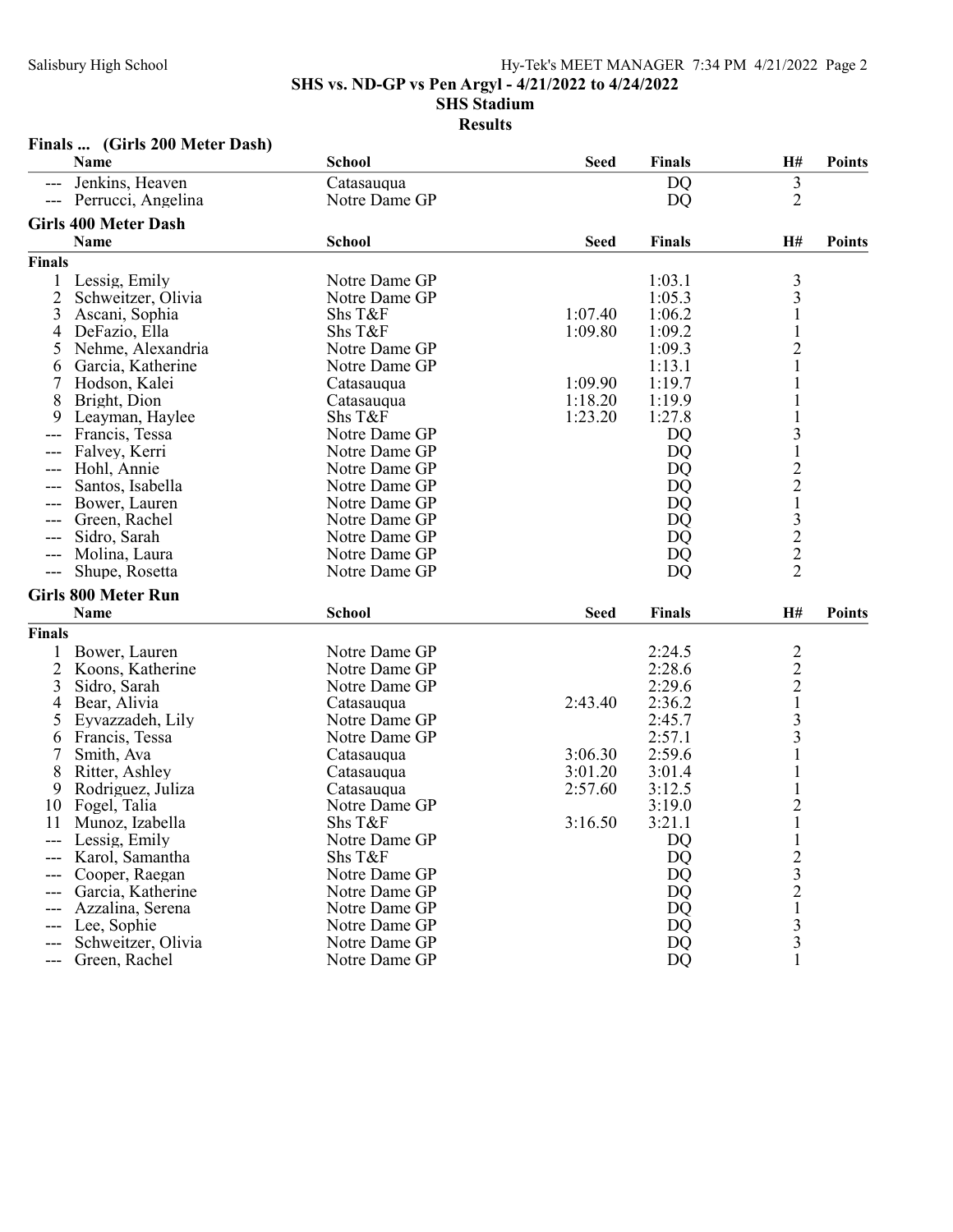SHS vs. ND-GP vs Pen Argyl - 4/21/2022 to 4/24/2022

#### SHS Stadium

Results

### Girls 1600 Meter Run

|                | Name                           | <b>School</b> | <b>Seed</b> | <b>Finals</b> | H#             | <b>Points</b> |
|----------------|--------------------------------|---------------|-------------|---------------|----------------|---------------|
| Finals         |                                |               |             |               |                |               |
|                | Azzalina, Serena               | Notre Dame GP |             | 6:00.5        |                |               |
| $\overline{2}$ | Mahoney, Catherine             | Notre Dame GP |             | 6:36.0        | $\frac{2}{1}$  |               |
| 3              | Mattair, Grace Ann             | Notre Dame GP |             | 6:38.3        |                |               |
| 4              | Cortes, Shyann                 | Shs T&F       |             | 6:38.4        | $\frac{2}{2}$  |               |
| 5              | Rodriguez, Juliza              | Catasauqua    |             | 7:05.0        |                |               |
| 6              | Brubaker, Lucy                 | Catasauqua    |             | 7:15.0        | 1              |               |
|                | Nestor, Brittany               | Notre Dame GP |             | DQ            | $\mathbf{1}$   |               |
|                | Schweitzer, Olivia             | Notre Dame GP |             | DQ            | $\overline{c}$ |               |
|                | Koons, Katherine               | Notre Dame GP |             | DQ            | $\mathbf 1$    |               |
| $---$          | Lee, Sophie                    | Notre Dame GP |             | DQ            | $\mathbf{1}$   |               |
|                | <b>Girls 3200 Meter Run</b>    |               |             |               |                |               |
|                | Name                           | <b>School</b> | <b>Seed</b> | <b>Finals</b> | H#             | <b>Points</b> |
|                |                                |               |             |               |                |               |
| Finals         |                                |               |             |               |                |               |
|                | Bear, Alivia                   | Catasauqua    |             | 13:55.6       | 1              |               |
| $\overline{2}$ | Weidaw, Kaylee                 | Catasauqua    | 15:42.10    | 14:13.4       | $\mathbf{1}$   |               |
| 3              | Mahoney, Catherine             | Notre Dame GP |             | 14:34.9       | $\frac{2}{2}$  |               |
| 4              | Cooper, Raegan                 | Notre Dame GP |             | 14:44.6       |                |               |
| 5              | Mattair, Grace Ann             | Notre Dame GP |             | 14:54.7       |                |               |
| 6              | Smith, Ava                     | Catasauqua    |             | 15:09.7       | $\mathbf{1}$   |               |
|                | Nestor, Brittany               | Notre Dame GP |             | 16:14.9       |                |               |
|                | Yan, Hanning                   | Notre Dame GP |             | DQ            |                |               |
|                | Schweitzer, Olivia             | Notre Dame GP |             | DQ            |                |               |
| ---            | Koons, Katherine               | Notre Dame GP |             | DQ            | $\mathbf{1}$   |               |
|                | Azzalina, Serena               | Notre Dame GP |             | DQ            | $\mathbf{1}$   |               |
| ---            | Lee, Sophie                    | Notre Dame GP |             | DQ            | $\overline{2}$ |               |
|                | <b>Girls 100 Meter Hurdles</b> |               |             |               |                |               |
|                | Name                           | <b>School</b> | <b>Seed</b> | <b>Finals</b> | H#             | <b>Points</b> |
| <b>Finals</b>  |                                |               |             |               |                |               |
|                | Tsirukis, Valia                | Notre Dame GP |             | 17.7          |                |               |
| $\overline{2}$ | Cintron, Denali                | Notre Dame GP |             | 18.0          |                |               |
| 3              | Eyvazzadeh, Lily               | Notre Dame GP |             | 18.0          |                |               |
| 3              | Santos, Isabella               | Notre Dame GP |             | 18.0          | 33222          |               |
| 5              | Hylton, Gracie                 | Notre Dame GP |             | 18.1          |                |               |
| 6              | Jackson, Kyra                  | Catasauqua    | 19.30       | 19.0          | $\mathbf{1}$   |               |
| 7              | Miller, Alexandra              | Shs T&F       | 20.70       | 19.0          | $\mathbf 1$    |               |
| 8              | Harth, Madison                 | Catasauqua    | 19.20       | 19.1          | $\mathbf 1$    |               |
| 9              | Burnett, Olivia                | Catasauqua    | 20.10       | 20.0          | $\mathbf{1}$   |               |
| 10             | Crouch, Linnea                 | Notre Dame GP |             | 20.1          | $\overline{c}$ |               |
| 11             | Warren, Kelsea                 | Catasauqua    | 20.00       | 20.4          | $\mathbf{1}$   |               |
| 12             | Ringholm, Olivia               | Shs T&F       | 20.60       | 20.7          | $\mathbf{1}$   |               |
|                |                                |               |             | 20.7          |                |               |
| 13             | Grate, Julianna                | Catasauqua    | 21.20       | 22.2          | $\,1$          |               |
| 14             | Dubow, Abigail                 | Notre Dame GP |             |               |                |               |
| 15             | Noel, Ava                      | Notre Dame GP |             | 22.8          | $\frac{2}{2}$  |               |
| ---            | Teleo, Meliane                 | Notre Dame GP |             | DQ            |                |               |
| ---            | Ali, Nadia                     | Notre Dame GP |             | <b>DQ</b>     | 3              |               |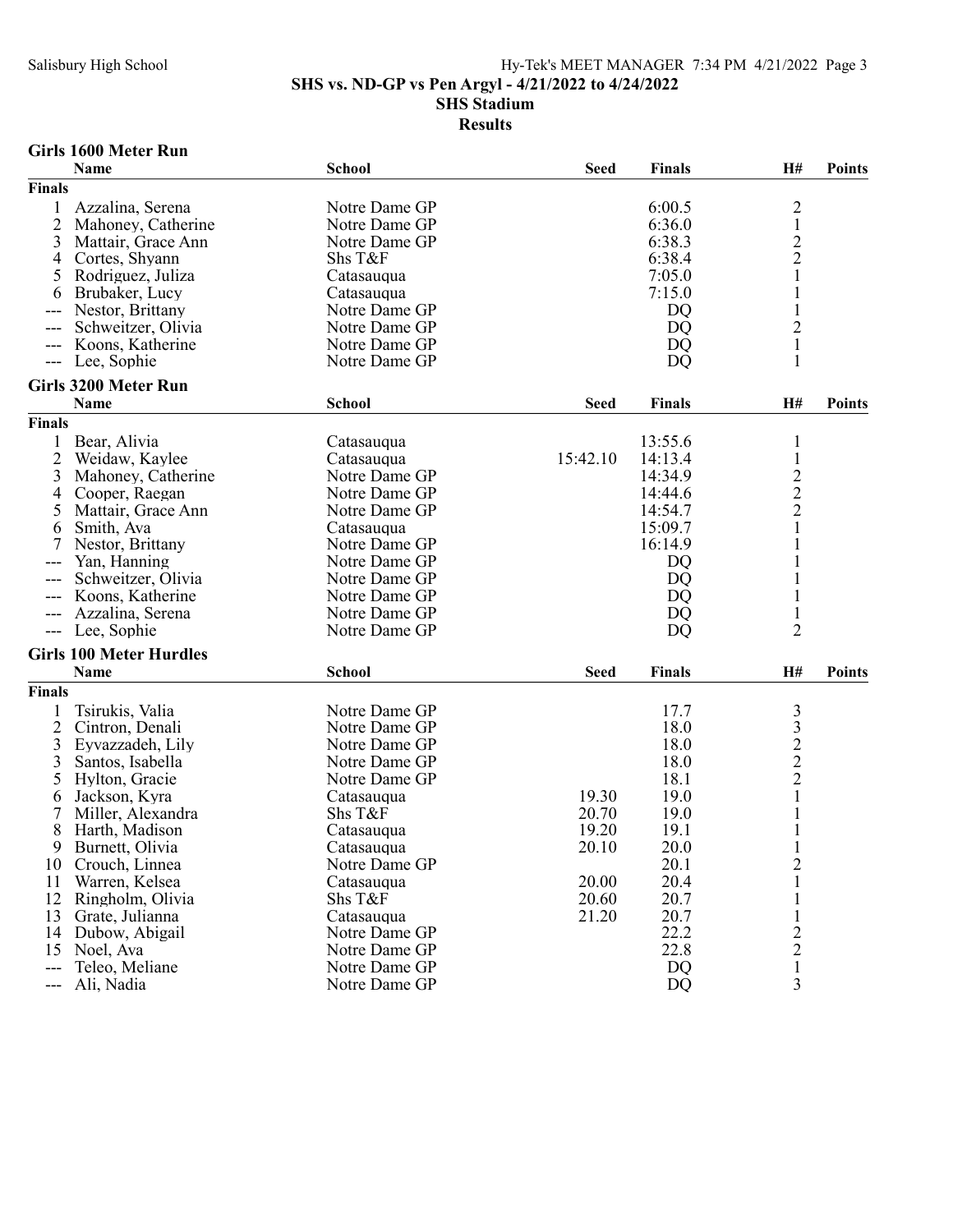SHS vs. ND-GP vs Pen Argyl - 4/21/2022 to 4/24/2022

SHS Stadium

### Results

### Girls 300 Meter Hurdles

|                | Name                              | <b>School</b>               | <b>Seed</b>            | <b>Finals</b>   | H#                                              | <b>Points</b> |
|----------------|-----------------------------------|-----------------------------|------------------------|-----------------|-------------------------------------------------|---------------|
| Finals         |                                   |                             |                        |                 |                                                 |               |
|                | Cintron, Denali                   | Notre Dame GP               |                        | 52.6            | 1                                               |               |
| $\overline{2}$ | Santos, Isabella                  | Notre Dame GP               |                        | 53.3            | $\mathbf{1}$                                    |               |
| 3              | Tsirukis, Valia                   | Notre Dame GP               |                        | 54.4            | $\,1$                                           |               |
| 4              | Crouch, Linnea                    | Notre Dame GP               |                        | 55.1            |                                                 |               |
| 5              | Jackson, Kyra                     | Catasauqua                  | 59.50                  | 55.3            | $\frac{2}{1}$                                   |               |
| 6              | Burnett, Olivia                   | Catasauqua                  | 1:01.50                | 1:00.3          | $\mathbf{1}$                                    |               |
|                | Cortes, Shyann                    | Shs T&F                     | 1:00.80                | 1:06.0          | $\,1$                                           |               |
| 8              | Dubow, Abigail                    | Notre Dame GP               |                        | 1:07.9          |                                                 |               |
| 9              | Martinez, Jaylianna               | Catasauqua                  |                        | 1:08.9          | $\begin{array}{c} 2 \\ 2 \\ 2 \\ 1 \end{array}$ |               |
| ---            | Ali, Nadia                        | Notre Dame GP               |                        | DQ              |                                                 |               |
|                | Hylton, Gracie                    | Notre Dame GP               |                        | DQ              |                                                 |               |
| ---            | Eyvazzadeh, Lily                  | Notre Dame GP               |                        | DQ              | $\,1$                                           |               |
| ---            | Noel, Ava                         | Notre Dame GP               |                        | DQ              | $\overline{2}$                                  |               |
|                | <b>Girls 4x100 Meter Relay</b>    |                             |                        |                 |                                                 |               |
|                | <b>Team</b>                       | Relay                       | <b>Seed</b>            | <b>Finals</b>   |                                                 | <b>Points</b> |
| Finals         |                                   |                             |                        |                 |                                                 |               |
| 1              | Notre Dame GP                     | $\mathbf{A}$                |                        | 54.3            |                                                 |               |
|                | 1) Sidro, Sarah                   | 2) Hohl, Annie              | 3) Skibinski, Melissa  | 4) Hahn, Sophia |                                                 |               |
| 2              | Catasauqua                        | A                           | 56.90                  | 56.1            |                                                 |               |
|                | 1) Gonzalez, Madelyn              | 2) Jackson, Kyra            | 3) Rodriguez, Caroline |                 | 4) Jenkins, Heaven                              |               |
| 3              | Catasauqua                        | B                           |                        | 1:01.5          |                                                 |               |
|                | 1) Warren, Kelsea                 | 2) Martinez, Jaylianna      | 3) Burnett, Olivia     |                 | 4) Martinez, Riannah                            |               |
|                | <b>Girls 4x400 Meter Relay</b>    |                             |                        |                 |                                                 |               |
|                |                                   |                             |                        |                 |                                                 |               |
|                | <b>Team</b>                       | Relay                       | <b>Seed</b>            | <b>Finals</b>   |                                                 | <b>Points</b> |
| Finals         |                                   |                             |                        |                 |                                                 |               |
| 1              | Notre Dame GP                     | A                           |                        | 4:37.5          |                                                 |               |
|                | 1) Sidro, Sarah                   | 2) Bower, Lauren            | 3) Hohl, Annie         |                 | 4) Shupe, Rosetta                               |               |
| 2              | Catasauqua                        | A                           | 5:13.40                | 5:26.5          |                                                 |               |
|                | 1) Bright, Dion                   | 2) Martinez, Riannah        | 3) Gacitua, Lillyana   |                 | 4) Hodson, Kalei                                |               |
|                | Girls 4x800 Meter Relay           |                             |                        |                 |                                                 |               |
|                | <b>Team</b>                       | Relay                       | <b>Seed</b>            | <b>Finals</b>   |                                                 | <b>Points</b> |
| <b>Finals</b>  |                                   |                             |                        |                 |                                                 |               |
|                | Notre Dame GP                     | A                           |                        | 11:43.0         |                                                 |               |
|                | 1) Bower, Lauren                  | 2) Azzalina, Serena         | 3) Lessig, Emily       |                 | 4) Koons, Katherine                             |               |
|                | Catasauqua                        | A                           |                        | 11:50.0         |                                                 |               |
|                | 1) Brubaker, Lucy                 | 2) Ritter, Ashley           | 3) Weidaw, Kaylee      | 4) Bear, Alivia |                                                 |               |
|                |                                   |                             |                        |                 |                                                 |               |
|                | <b>Girls High Jump</b><br>Name    | <b>School</b>               | <b>Seed</b>            | <b>Finals</b>   | H#                                              | <b>Points</b> |
| <b>Finals</b>  |                                   |                             |                        |                 |                                                 |               |
| 1              | Bleam, Brooke                     | Shs T&F                     | 4-09.00                | $4 - 11.00$     |                                                 |               |
| 2              | Shupe, Rosetta                    | Notre Dame GP               |                        | $4 - 02.00$     |                                                 |               |
| 3              | Pijut, Riley                      | Notre Dame GP               |                        | 4-01.00         |                                                 |               |
| 4              | Atiyeh, Isabella                  | Catasauqua                  | 4-00.00                | J4-01.00        |                                                 |               |
|                | Zambo, Emma                       | Notre Dame GP               |                        | DQ              | $\,1\,$                                         |               |
|                | Unger, Amber<br>Gonzalez, Madelyn | Notre Dame GP<br>Catasauqua | 4-08.00                | DQ<br>DQ        | $\overline{c}$<br>$\mathbf{1}$                  |               |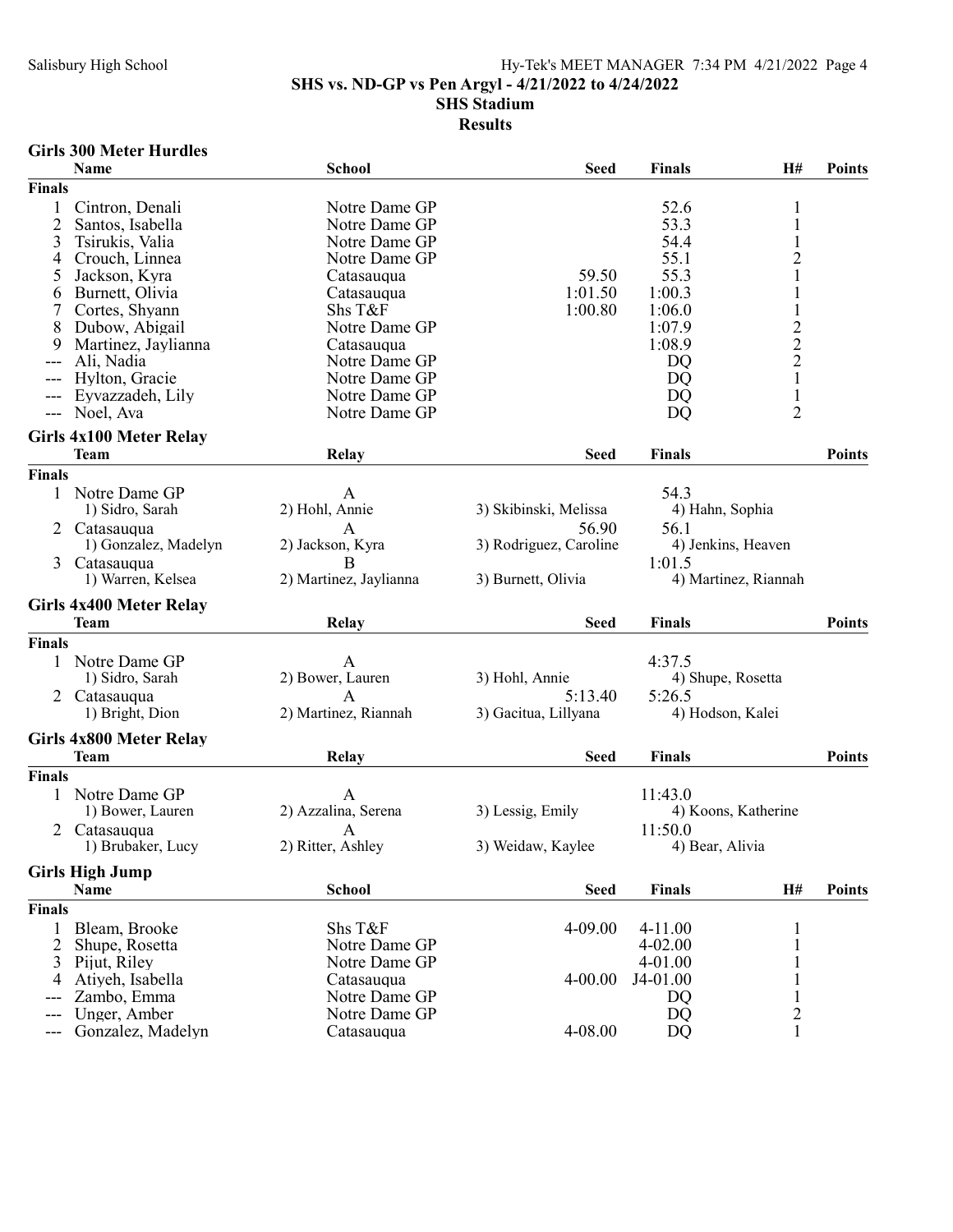SHS vs. ND-GP vs Pen Argyl - 4/21/2022 to 4/24/2022

SHS Stadium

|                     | Finals  (Girls High Jump)       |                             |             |                      |                                            |               |
|---------------------|---------------------------------|-----------------------------|-------------|----------------------|--------------------------------------------|---------------|
|                     | <b>Name</b>                     | <b>School</b>               | <b>Seed</b> | <b>Finals</b>        | H#                                         | <b>Points</b> |
| $---$               | Rodriguez, Caroline             | Catasauqua                  |             | DQ                   | $\mathbf{1}$                               |               |
| $\qquad \qquad - -$ | Burnett, Olivia                 | Catasauqua                  | 4-03.00     | DQ                   | $\mathbf{1}$                               |               |
|                     | <b>Girls Pole Vault</b>         |                             |             |                      |                                            |               |
|                     | Name                            | <b>School</b>               | <b>Seed</b> | <b>Finals</b>        |                                            | <b>Points</b> |
| <b>Finals</b>       |                                 |                             |             |                      |                                            |               |
| 1                   | Bleam, Brooke                   | Shs T&F                     | 7-03.00     | 7-06.00              |                                            |               |
| $\overline{2}$      | Miller, Alexandra               | Shs T&F                     | 6-06.00     | $6 - 00.00$          |                                            |               |
| $\overline{2}$      | Kichline, Emma                  | Shs T&F                     | 6-03.00     | $6 - 00.00$          |                                            |               |
| 2                   | Schaffer, Kendall               | Shs T&F                     |             | $6 - 00.00$          |                                            |               |
| $---$               | Bowersox, Olivia                | Shs T&F                     |             | DQ                   |                                            |               |
|                     | <b>Girls Long Jump</b>          |                             |             |                      |                                            |               |
|                     | Name                            | <b>School</b>               | <b>Seed</b> | <b>Finals</b>        | H#                                         | <b>Points</b> |
| <b>Finals</b>       |                                 |                             |             |                      |                                            |               |
|                     |                                 | Notre Dame GP               |             | 15-03.00             |                                            |               |
| $\overline{2}$      | Hohl, Annie                     |                             | 14-03.25    | 14-10.00             | $\mathfrak{Z}$                             |               |
|                     | Harth, Madison                  | Catasauqua<br>Shs T&F       |             | 14-09.00             | $\frac{2}{2}$                              |               |
| 3                   | Bleam, Brooke                   |                             | 15-01.50    |                      | $\mathbf 1$                                |               |
| 4                   | Vazquez, Desirelys              | Shs T&F<br>Notre Dame GP    |             | 14-06.50             | $\overline{\mathbf{3}}$                    |               |
| 5                   | Duffy, Clare                    | Notre Dame GP               |             | 14-03.00<br>14-03.00 | $\overline{\mathbf{3}}$                    |               |
| 5                   | Soergel, Emma<br>Nales, Desiree |                             |             |                      |                                            |               |
|                     |                                 | Shs T&F                     | 14-03.00    | 13-09.00             | $\,1\,$<br>$\mathbf{1}$                    |               |
| 8                   | Jenkins, Heaven                 | Catasauqua<br>Notre Dame GP | 14-00.00    | 13-07.00             |                                            |               |
| 8                   | Unger, Amber                    |                             |             | 13-07.00             | 3<br>$\mathbf{1}$                          |               |
| 10                  | Afif, Maya                      | Shs T&F                     | 12-06.00    | 13-03.00             |                                            |               |
| 11                  | Green, Rachel                   | Notre Dame GP               |             | 12-09.00             | 3                                          |               |
| 12                  | Ziegenfus, Sydney               | Shs T&F                     | 13-02.00    | 12-06.00             | $\mathbf 1$                                |               |
| 13                  | Warren, Kelsea                  | Catasauqua                  | 10-10.00    | 12-02.00             |                                            |               |
| 14                  | Gebhardt, Sydney                | Catasauqua                  | 10-11.00    | 11-05.00             |                                            |               |
| ---                 | Pijut, Riley                    | Notre Dame GP               |             | DQ                   | 3                                          |               |
| ---                 | Shupe, Rosetta                  | Notre Dame GP               |             | DQ                   | $\overline{\mathbf{3}}$                    |               |
|                     | Martinez, Jaylianna             | Catasauqua                  |             | DQ                   | $\frac{1}{3}$                              |               |
|                     | Zambo, Sarah                    | Notre Dame GP               |             | DQ                   |                                            |               |
| ---                 | Skibinski, Melissa              | Notre Dame GP               |             | DQ                   | $\overline{2}$                             |               |
|                     | <b>Girls Triple Jump</b>        |                             |             |                      |                                            |               |
|                     | Name                            | <b>School</b>               | <b>Seed</b> | <b>Finals</b>        | H#                                         | <b>Points</b> |
| <b>Finals</b>       |                                 |                             |             |                      |                                            |               |
| $\mathbf{1}$        | Harth, Madison                  | Catasauqua                  | 30-01.75    | 30-08.00             | $\mathbf{1}$                               |               |
| 2                   | Jackson, Kyra                   | Catasauqua                  | 29-09.50    | 30-07.00             |                                            |               |
| 3                   | Duffy, Clare                    | Notre Dame GP               |             | 30-06.50             | $\begin{array}{c} 2 \\ 1 \\ 2 \end{array}$ |               |
| 4                   | Bleam, Brooke                   | Shs T&F                     | 31-02.00    | 30-01.00             |                                            |               |
| 5                   | Soergel, Emma                   | Notre Dame GP               |             | 29-01.00             |                                            |               |
| 6                   | Nales, Desiree                  | Shs T&F                     | 29-11.00    | 28-01.00             |                                            |               |
| 7                   | Ziegenfus, Sydney               | Shs T&F                     | 27-03.00    | 27-10.00             | 1                                          |               |
| 8                   | Afif, Maya                      | Shs T&F                     | 26-01.00    | 27-04.00             | $\mathbf{1}$                               |               |
| 9                   | Pijut, Riley                    | Notre Dame GP               |             | 27-01.00             | $\overline{c}$                             |               |
| 10                  | Warren, Kelsea                  | Catasauqua                  | 26-03.00    | 26-08.50             | $\mathbf 1$                                |               |
| 11                  | Green, Rachel                   | Notre Dame GP               |             | 26-07.00             | $\frac{2}{1}$                              |               |
| 12                  | Grate, Julianna                 | Catasauqua                  | 25-03.50    | 26-04.00             |                                            |               |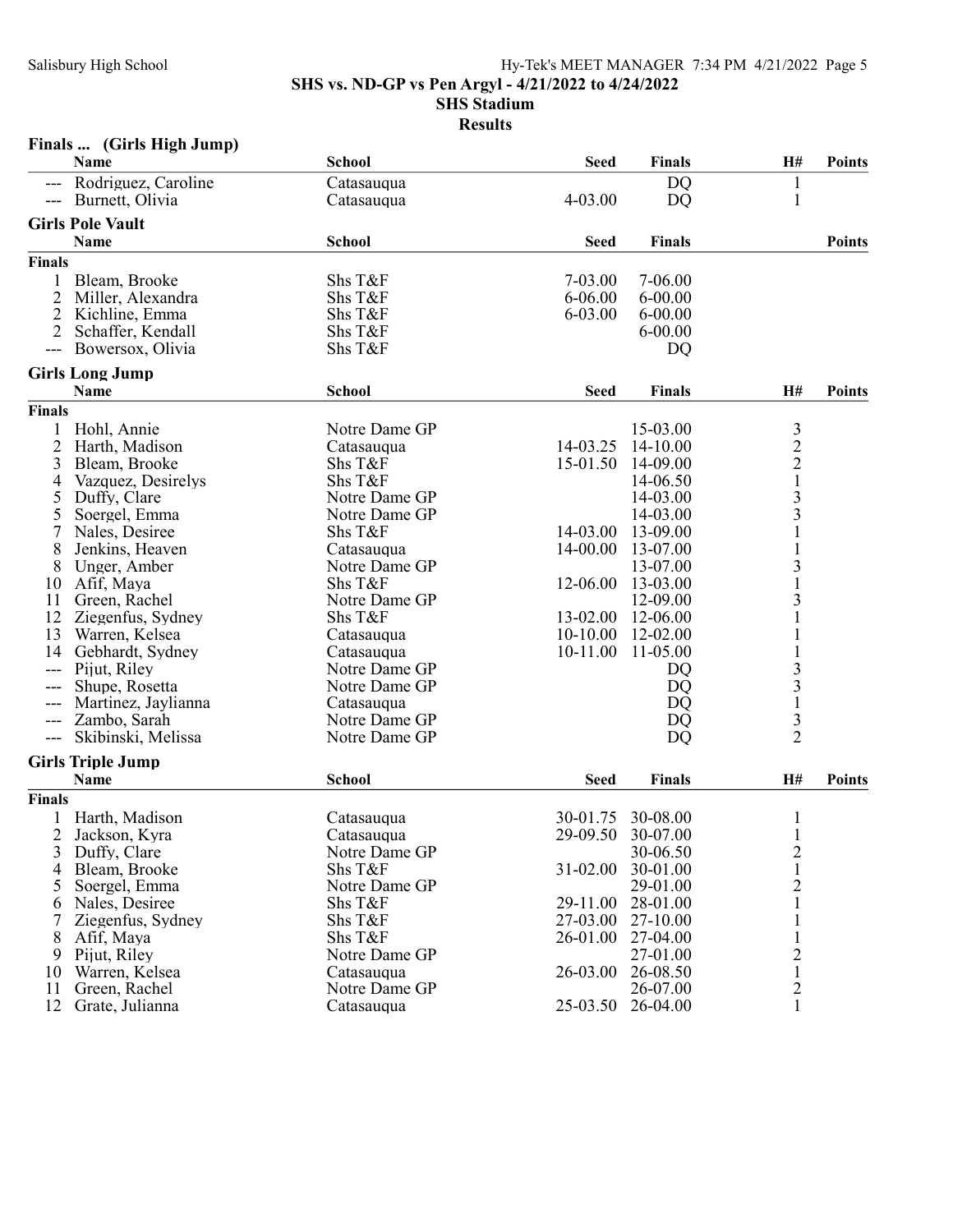SHS vs. ND-GP vs Pen Argyl - 4/21/2022 to 4/24/2022

SHS Stadium

| Finals |  |  | (Girls Triple Jump) |
|--------|--|--|---------------------|
|--------|--|--|---------------------|

|                | Name                      | <b>School</b> | <b>Seed</b> | <b>Finals</b>  | H#                                         | <b>Points</b> |
|----------------|---------------------------|---------------|-------------|----------------|--------------------------------------------|---------------|
| 13             | Gebhardt, Sydney          | Catasauqua    |             | 24-05.50       | $\overline{c}$                             |               |
| 14             | Shupe, Rosetta            | Notre Dame GP |             | 23-02.00       |                                            |               |
| $\overline{a}$ | Unger, Amber              | Notre Dame GP |             | DO             | $\frac{2}{2}$                              |               |
| $---$          | Zambo, Sarah              | Notre Dame GP |             | <b>DQ</b>      | $\overline{2}$                             |               |
|                | <b>Girls Shot Put</b>     |               |             |                |                                            |               |
|                | <b>Name</b>               | <b>School</b> | <b>Seed</b> | <b>Finals</b>  | H#                                         | <b>Points</b> |
| <b>Finals</b>  |                           |               |             |                |                                            |               |
| 1              | DeLong, Lauren            | Catasauqua    | 32-09.00    | 33-01.75       | 1                                          |               |
| $\overline{2}$ | Gerhard, Aidan            | Catasauqua    | 28-04.00    | 29-00.00       | $\mathbf 1$                                |               |
| 3              | Zambo, Sarah              | Notre Dame GP |             | 27-02.75       |                                            |               |
| 4              | Shelly, Juliana           | Notre Dame GP |             | 26-10.50       | $\frac{2}{2}$                              |               |
| 4              | Bloszinsky, Trisha        | Catasauqua    | 28-08.00    | 26-10.50       | $\mathbf{1}$                               |               |
| 6              | Lippincott, Marissa       | Notre Dame GP |             | 25-04.25       | $\overline{2}$                             |               |
| 7              | Lawton, Kaitlyn           | Catasaugua    |             | 25-01.50       | 1                                          |               |
| 8              | Zambo, Emma               | Notre Dame GP |             | 23-11.75       | $\mathbf{1}$                               |               |
| 9              |                           |               | 26-05.00    | 23-04.00       | $\mathbf{1}$                               |               |
|                | Diamacoune, Angele        | Catasauqua    |             |                | $\overline{2}$                             |               |
| 10             | Ronca, Sophia             | Notre Dame GP |             | 20-07.00       | $\overline{3}$                             |               |
| 11             | Miranda, Annayha          | Catasauqua    |             | 19-05.00       |                                            |               |
| 12             | Karol, Samantha           | Shs T&F       | 17-03.00    | 13-08.25       | $\mathbf{1}$                               |               |
| $\overline{a}$ | Weidaw, Brooke            | Catasauqua    | 20-07.00    | DQ             | $\mathbf{1}$                               |               |
| $---$          | Unger, Amber              | Notre Dame GP |             | D <sub>O</sub> | $\overline{c}$                             |               |
|                | Weidner, Adeline          | Notre Dame GP |             | DO             | $\frac{2}{2}$                              |               |
| $---$          | Mitcheltree, Reagan       | Notre Dame GP |             | <b>DQ</b>      |                                            |               |
| $---$          | Raniszewski, Lauren       | Notre Dame GP |             | DQ             | $\overline{2}$                             |               |
|                | <b>Girls Discus Throw</b> |               |             |                |                                            |               |
|                | <b>Name</b>               | <b>School</b> | <b>Seed</b> | <b>Finals</b>  | H#                                         | <b>Points</b> |
| <b>Finals</b>  |                           |               |             |                |                                            |               |
| $\mathbf{1}$   | Gerhard, Aidan            | Catasauqua    | $93-10$     | 87-08          | $\mathbf{1}$                               |               |
| $\overline{2}$ | Weidner, Adeline          | Notre Dame GP |             | 82-04          | $\overline{c}$                             |               |
| 3              | Zambo, Emma               | Notre Dame GP |             | 79-05          | $\overline{2}$                             |               |
| 4              | DeLong, Lauren            | Catasauqua    | 79-10       | 70-07          | $\mathbf{1}$                               |               |
| 5              | Diamacoune, Angele        | Catasauqua    | 67-00       | 65-00          | $\mathbf{1}$                               |               |
| 6              | Zambo, Sarah              | Notre Dame GP |             | 63-09          |                                            |               |
| 7              | Bloszinsky, Trisha        | Catasauqua    | 58-06.50    | 62-07          | $\frac{2}{1}$                              |               |
| 8              | Shelly, Juliana           | Notre Dame GP |             | 59-06          |                                            |               |
| 9              | Lawton, Kaitlyn           | Catasauqua    |             | 58-03          | $\begin{array}{c} 2 \\ 3 \\ 2 \end{array}$ |               |
| 10             | Lippincott, Marissa       | Notre Dame GP |             | 57-03          |                                            |               |
| ---            | Mitcheltree, Reagan       | Notre Dame GP |             | <b>DQ</b>      |                                            |               |
| ---            | Miller, Alexandra         | Shs T&F       |             | D <sub>O</sub> | 1                                          |               |
| ---            | Ringholm, Olivia          | Shs T&F       | $35 - 00$   | <b>DQ</b>      |                                            |               |
|                | Davidheiser, Valerie      | Catasauqua    | 55-05       | <b>DQ</b>      |                                            |               |
|                | Raniszewski, Lauren       | Notre Dame GP |             | DQ             | $\mathbf{1}$                               |               |
| ---            | Ronca, Sophia             | Notre Dame GP |             | <b>DQ</b>      |                                            |               |
| ---            | Unger, Amber              | Notre Dame GP |             | <b>DQ</b>      | $\frac{2}{2}$                              |               |
|                |                           |               |             |                |                                            |               |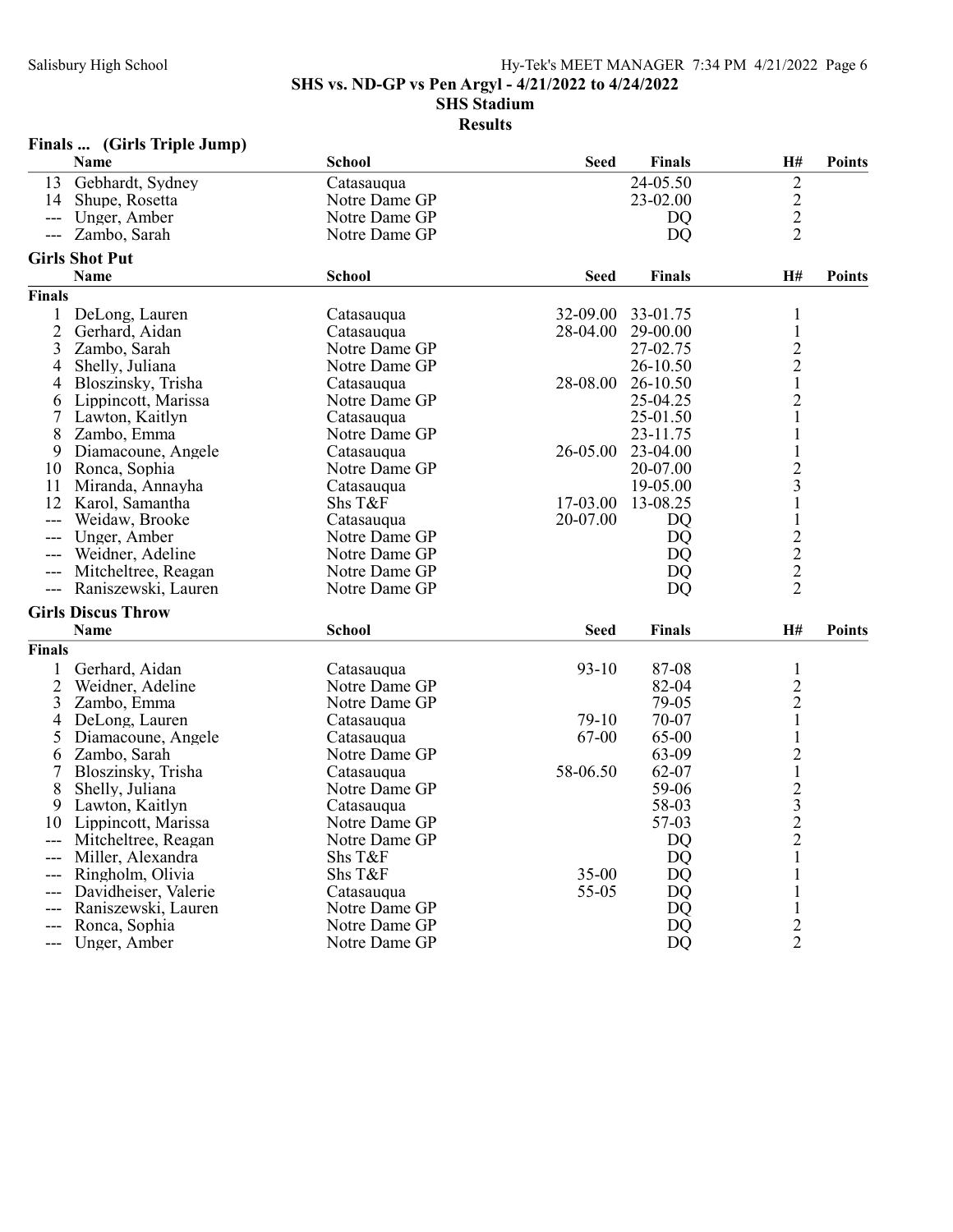SHS vs. ND-GP vs Pen Argyl - 4/21/2022 to 4/24/2022

SHS Stadium

### Results

## Girls Javelin Throw

|                | Name                         | <b>School</b> | <b>Seed</b> | <b>Finals</b>  | H#                                              | <b>Points</b> |
|----------------|------------------------------|---------------|-------------|----------------|-------------------------------------------------|---------------|
| <b>Finals</b>  |                              |               |             |                |                                                 |               |
| $\mathbf{1}$   | Rodriguez, Sade              | Catasauqua    | 78-06       | 78-02          | 1                                               |               |
| $\overline{2}$ | Weidaw, Brooke               | Catasauqua    | $65-11$     | 77-04          | $\mathbf 1$                                     |               |
| 3              | Unger, Amber                 | Notre Dame GP |             | 73-07          | $\overline{c}$                                  |               |
| 4              | Nehme, Alexandria            | Notre Dame GP |             | $73-03$        | $\overline{\mathbf{3}}$                         |               |
| 5              | Henry, Alana                 | Catasauqua    | 62-08       | 70-02          | $\mathbf{1}$                                    |               |
| 6              | Cooper, Raegan               | Notre Dame GP |             | 67-01          | $\overline{c}$                                  |               |
| 7              | Gerhard, Aidan               | Catasauqua    | 80-04       | 57-09          | $\mathbf 1$                                     |               |
| 8              | Raniszewski, Lauren          | Notre Dame GP |             | 57-03          | $\frac{3}{3}$                                   |               |
| 9              | Mitcheltree, Reagan          | Notre Dame GP |             | 52-01          |                                                 |               |
| 10             | Molinary-Villanueva, Adriana | Catasauqua    | 61-07       | 48-07          | $\mathbf{1}$                                    |               |
| ---            | Zambo, Sarah                 | Notre Dame GP |             | <b>DQ</b>      | $\overline{c}$                                  |               |
|                | Ciliberti, Gianna            | Shs T&F       | 50-00       | <b>DO</b>      | $\mathbf{1}$                                    |               |
|                | Miller, Alexandra            | Shs T&F       |             | <b>DQ</b>      | $\mathbf{1}$                                    |               |
|                | Zambo, Emma                  | Notre Dame GP |             | DO             |                                                 |               |
|                | Weidner, Adeline             | Notre Dame GP |             | <b>DQ</b>      | $\frac{3}{2}$                                   |               |
| $---$          | Ronca, Sophia                | Notre Dame GP |             | D <sub>O</sub> |                                                 |               |
| ---            | Shelly, Juliana              | Notre Dame GP |             | <b>DO</b>      | $\overline{3}$                                  |               |
|                | <b>Boys 100 Meter Dash</b>   |               |             |                |                                                 |               |
|                | <b>Name</b>                  | School        | <b>Seed</b> | <b>Finals</b>  | H#                                              | <b>Points</b> |
| <b>Finals</b>  |                              |               |             |                |                                                 |               |
| $\mathbf{1}$   | Wisecarver, James            | Notre Dame GP |             | 11.6           | $\overline{c}$                                  |               |
| $\overline{c}$ | Younes, Wyatt                | Catasauqua    | 11.40       | 11.6           | 1                                               |               |
| 3              | Shupe, Andrew                | Notre Dame GP |             | 11.7           | 3                                               |               |
| 4              | Cisneros, Ivan               | Shs T&F       | 11.60       | 11.9           | $\mathbf{1}$                                    |               |
| 5              | Ewungkem, Jeswill            | Notre Dame GP |             | 12.3           | 3                                               |               |
| 6              | Lopez, Ryland                | Shs T&F       | 11.90       | 12.4           | 1                                               |               |
| 7              | Paul, Josiah                 | Catasauqua    | 12.90       | 12.5           | 1                                               |               |
| 8              | Baab, Zackary                | Shs T&F       | 12.10       | 12.5           | 1                                               |               |
| 9              | Cene, Doryan                 | Catasauqua    | 12.20       | 12.7           | 1                                               |               |
| 10             | Monahan, Jack                | Shs T&F       | 11.98       | 12.9           | 1                                               |               |
| 11             | Flores, Brandon              | Shs T&F       |             | 13.0           |                                                 |               |
| 12             | Lewis, Mitchell              | Catasauqua    |             | 13.3           |                                                 |               |
| 13             | Jones, Daniel                | Catasauqua    | 13.20       | 13.4           |                                                 |               |
| 14             | Marcks, Cameron              | Shs T&F       |             | 13.5           |                                                 |               |
| 15             | Lawson, Micah                | Notre Dame GP |             | 13.8           |                                                 |               |
| ---            | Hine, Greg                   | Notre Dame GP |             | <b>DQ</b>      |                                                 |               |
|                | Custodio, Victor             | Notre Dame GP |             | <b>DQ</b>      |                                                 |               |
|                | Pierce, John Paul            | Notre Dame GP |             | <b>DQ</b>      |                                                 |               |
|                | Garcia, Ezra                 | Catasauqua    | 12.10       | <b>DQ</b>      | 332222231                                       |               |
|                | Cofie, Jeremiah              | Catasaugua    |             | <b>DO</b>      |                                                 |               |
|                | Muhammad, Tarif              | Notre Dame GP |             | DO             | $\begin{array}{c} 2 \\ 3 \\ 3 \\ 2 \end{array}$ |               |
|                | Klotz, Demarcus              | Notre Dame GP |             | DQ             |                                                 |               |
| ---            | Klotz, Devin                 | Notre Dame GP |             | DQ             |                                                 |               |
|                | Quainoo, Yannick             | Notre Dame GP |             | <b>DQ</b>      | 3                                               |               |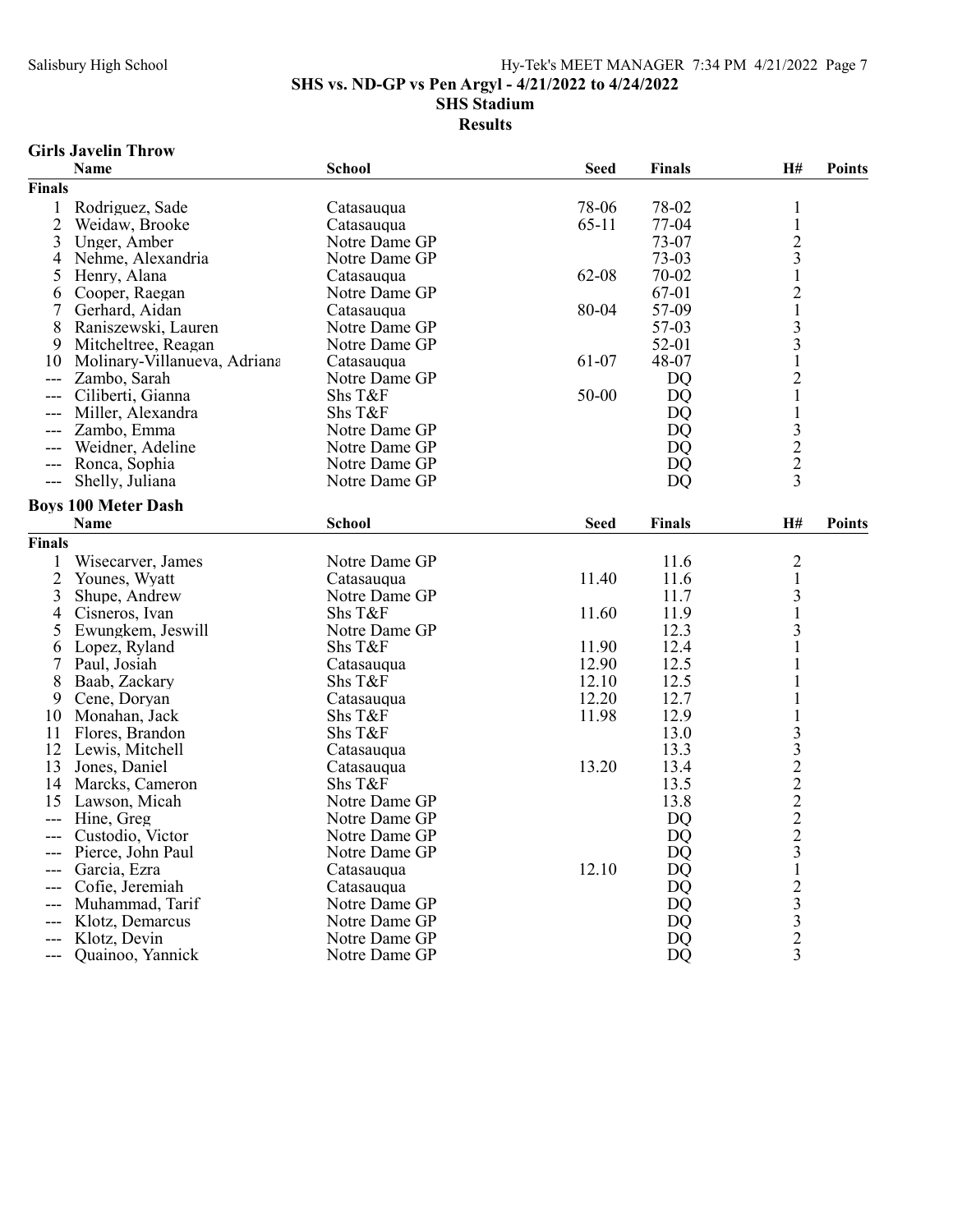SHS vs. ND-GP vs Pen Argyl - 4/21/2022 to 4/24/2022

SHS Stadium

Results

## Boys 200 Meter Dash

|                            | Name                       | <b>School</b> | <b>Seed</b> | <b>Finals</b> | H#                                              | <b>Points</b> |
|----------------------------|----------------------------|---------------|-------------|---------------|-------------------------------------------------|---------------|
| <b>Finals</b>              |                            |               |             |               |                                                 |               |
|                            | Muhammad, Tarif            | Notre Dame GP |             | 23.6          | 3                                               |               |
| $\overline{2}$             | Artis, Kyle                | Shs T&F       | 23.70       | 24.1          | $\,1$                                           |               |
| 3                          | Shupe, Andrew              | Notre Dame GP |             | 24.1          |                                                 |               |
| 4                          | Ewungkem, Jeswill          | Notre Dame GP |             | 25.5          |                                                 |               |
| 5                          | Bright, Cedric             | Catasauqua    | 24.80       | 25.6          |                                                 |               |
| 6                          | Hernandez, Heriberto       | Shs T&F       |             | 25.6          |                                                 |               |
|                            | Paul, Josiah               | Catasauqua    |             | 25.9          | $23122$<br>$221$                                |               |
| 8                          | LaPointe, Peter            | Catasauqua    | 26.60       | 26.1          |                                                 |               |
| 9                          | Cene, Doryan               | Catasauqua    |             | 26.9          | 4                                               |               |
| 9                          | Thomas, Marcus             | Shs T&F       | 27.50       | 26.9          | $\mathbf 1$                                     |               |
| 11                         | Ascani, Lorenzo            | Shs T&F       | 26.10       | 27.0          |                                                 |               |
| 12                         | Fehr, Gavin                | Catasauqua    |             | 27.4          | $\overline{c}$                                  |               |
| 13                         | Jones, Daniel              | Catasauqua    | 27.00       | 27.4          | 1                                               |               |
| 14                         | Bradshaw, Jordan           | Catasauqua    | 27.30       | 27.5          | $\mathbf{1}$                                    |               |
| 15                         | Lawson, Micah              | Notre Dame GP |             | 28.5          | 3                                               |               |
| 16                         | Gibbons, Jacob             | Shs T&F       | 24.60       | 28.7          |                                                 |               |
| $---$                      | Wasilow, Jack              | Shs T&F       | 28.20       | <b>DQ</b>     |                                                 |               |
| ---                        | Pierce, John Paul          | Notre Dame GP |             | <b>DQ</b>     |                                                 |               |
| ---                        | Santos, Preston            | Notre Dame GP |             | <b>DQ</b>     |                                                 |               |
|                            | Custodio, Victor           | Notre Dame GP |             | <b>DQ</b>     |                                                 |               |
| ---                        | Hine, Greg                 | Notre Dame GP |             | <b>DQ</b>     | 12322233                                        |               |
|                            | Quainoo, Yannick           | Notre Dame GP |             | DQ            |                                                 |               |
| ---                        | Klotz, Demarcus            | Notre Dame GP |             | <b>DQ</b>     |                                                 |               |
| $---$                      |                            | Notre Dame GP |             | <b>DQ</b>     |                                                 |               |
| $---$                      | Klotz, Devin               | Notre Dame GP |             | <b>DQ</b>     | $\overline{3}$                                  |               |
| $\qquad \qquad \text{---}$ | Wisecarver, James          |               |             |               |                                                 |               |
|                            | <b>Boys 400 Meter Dash</b> |               |             |               |                                                 |               |
|                            | Name                       | <b>School</b> | <b>Seed</b> | <b>Finals</b> | H#                                              | <b>Points</b> |
| <b>Finals</b>              |                            |               |             |               |                                                 |               |
|                            | Dove, Jacob                | Catasauqua    | 53.50       | 53.5          | $\mathbf{1}$                                    |               |
| 2                          | Maslonka, Michael          | Notre Dame GP |             | 55.7          |                                                 |               |
| 3                          | Wisecarver, James          | Notre Dame GP |             | 55.9          | $\frac{2}{1}$                                   |               |
| 4                          | Lucas, Andrew              | Shs T&F       | 58.00       | 56.7          |                                                 |               |
| 5                          | Pierce, John Paul          | Notre Dame GP |             | 57.1          | 3                                               |               |
| 6                          | LaPointe, Peter            | Catasauqua    | 59.40       | 58.4          |                                                 |               |
| 7                          | Gibbons, Jacob             | Shs T&F       | 56.10       | 58.6          |                                                 |               |
| 8                          | Schneck, Jared             | Catasauqua    | 59.30       | 58.7          |                                                 |               |
| 9                          | Monahan, Jack              | Shs T&F       |             | 59.2          | 3                                               |               |
| 10                         | Berger, Gavin              | Shs T&F       |             | 1:01.3        | $\overline{2}$                                  |               |
| 11                         | Mule, Benjamin             | Notre Dame GP |             | 1:01.7        |                                                 |               |
| 12                         | Limandri, Vincenzo         | Catasauqua    | 56.80       | 1:01.9        | $\frac{2}{1}$                                   |               |
| 13                         | Wright, Andrew             | Shs T&F       |             | 1:02.0        | 3                                               |               |
| 14                         | Kurczeski, Cody            | Catasauqua    | 1:06.10     | 1:08.9        | $\mathbf{1}$                                    |               |
| 15                         | Petrik, Steven             | Notre Dame GP |             | 1:20.1        |                                                 |               |
| $---$                      | Marcks, Cameron            | Shs T&F       | 1:14.70     | DQ            |                                                 |               |
| ---                        | Hine, Greg                 | Notre Dame GP |             | DQ            | $\begin{array}{c} 2 \\ 2 \\ 3 \\ 2 \end{array}$ |               |
|                            | Kothstein, Ryan            | Notre Dame GP |             | DQ            |                                                 |               |
| ---                        | Brown, Cole                | Catasauqua    | 56.80       | DQ            | $\mathbf{1}$                                    |               |
|                            |                            |               |             |               |                                                 |               |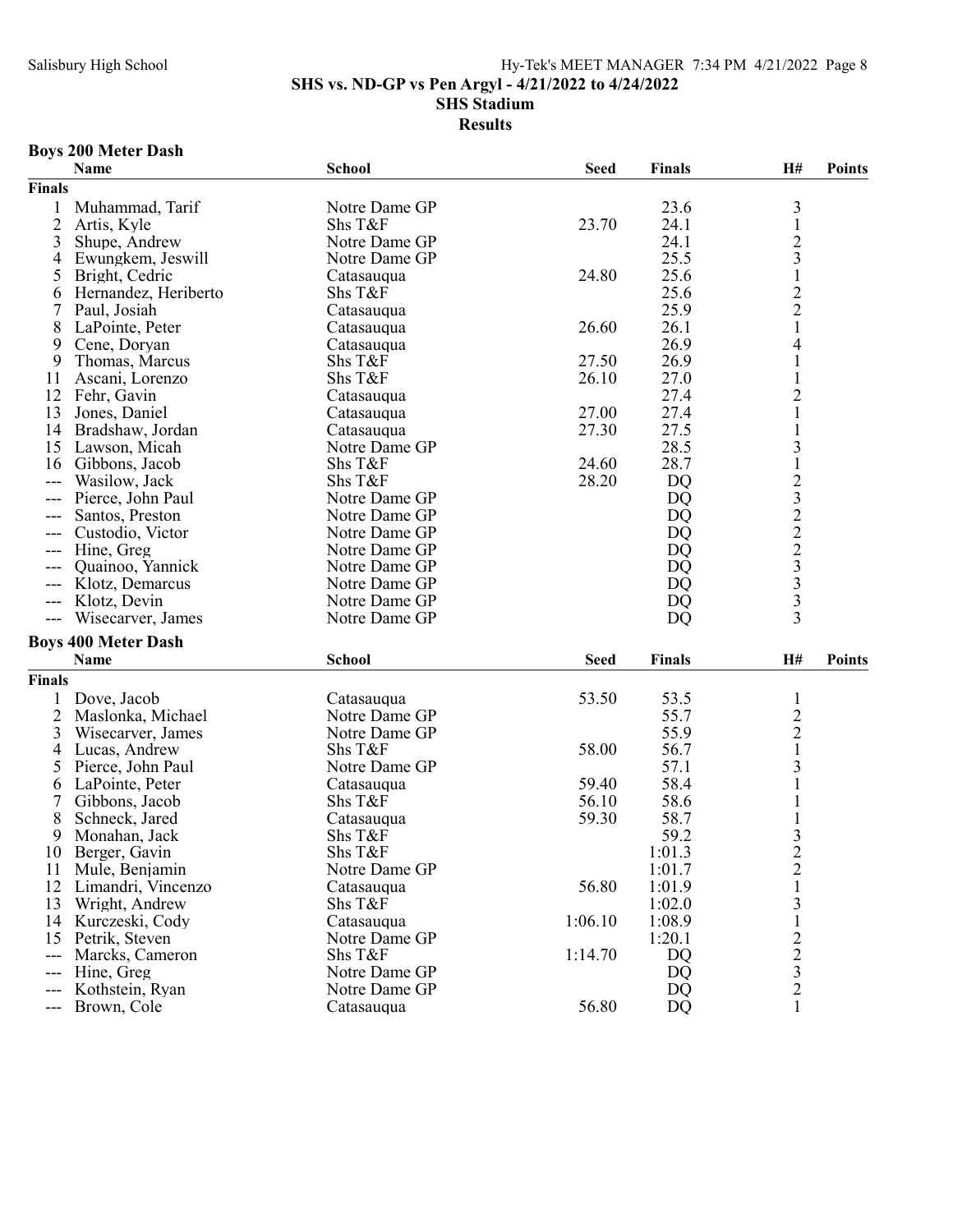SHS vs. ND-GP vs Pen Argyl - 4/21/2022 to 4/24/2022

SHS Stadium

### Results

## Finals ... (Boys 400 Meter Dash)

|                | Name                       | <b>School</b> | <b>Seed</b> | <b>Finals</b> | H#                                        | <b>Points</b> |
|----------------|----------------------------|---------------|-------------|---------------|-------------------------------------------|---------------|
|                | Santos, Cade               | Notre Dame GP |             | DQ            | 3                                         |               |
|                | Muhammad, Tarif            | Notre Dame GP |             | DQ            |                                           |               |
|                | Phillips, Joseph           | Notre Dame GP |             | <b>DQ</b>     | $\frac{3}{2}$                             |               |
|                | <b>Boys 800 Meter Run</b>  |               |             |               |                                           |               |
|                | Name                       | <b>School</b> | <b>Seed</b> | <b>Finals</b> | H#                                        | <b>Points</b> |
| <b>Finals</b>  |                            |               |             |               |                                           |               |
| 1              | Kothstein, Ryan            | Notre Dame GP |             | 2:11.1        |                                           |               |
| $\overline{c}$ | Smith, Jordan              | Notre Dame GP |             | 2:17.7        | $\frac{2}{2}$ $\frac{2}{3}$ $\frac{3}{2}$ |               |
| 3              | Mattes, Jake               | Notre Dame GP |             | 2:18.1        |                                           |               |
| 4              | Hine, Greg                 | Notre Dame GP |             | 2:22.3        |                                           |               |
| 5              | Takahashi, Vinicius        | Catasauqua    |             | 2:22.8        |                                           |               |
| 6              | Kichline, Noah             | Shs T&F       |             | 2:24.6        | $\mathbf 1$                               |               |
| 7              | Lewis, Mitchell            | Catasauqua    | 2:32.00     | 2:28.1        |                                           |               |
| 8              | Berrier, Jaxon             | Catasauqua    | 2:40.60     | 2:39.8        |                                           |               |
| 9              | Xia, Oliver                | Notre Dame GP |             | 2:41.5        | 3                                         |               |
| 10             | Bartholomew, Braden        | Catasauqua    | 2:47.80     | 2:53.6        |                                           |               |
| 11             | Kurczeski, Cody            | Catasauqua    | 2:57.40     | 2:57.9        |                                           |               |
| 12             | Schroeder, Steven          | Notre Dame GP |             | 3:06.5        | $\,1\,$                                   |               |
| $---$          | Mule, Benjamin             | Notre Dame GP |             | DQ            |                                           |               |
| $---$          | Carter, Samuel             | Notre Dame GP |             | DQ            | $\frac{2}{2}$                             |               |
|                | Karwacki, Austin           | Notre Dame GP |             | DQ            | $\mathbf{1}$                              |               |
|                | Limandri, Vincenzo         | Catasauqua    | 2:38.80     | <b>DQ</b>     | $\mathbf{1}$                              |               |
|                | Pierce, John Paul          | Notre Dame GP |             | <b>DQ</b>     | $\overline{c}$                            |               |
| $---$          | Maslonka, Michael          | Notre Dame GP |             | DQ            | $\overline{2}$                            |               |
|                |                            |               |             |               |                                           |               |
|                | <b>Boys 1600 Meter Run</b> |               |             |               |                                           |               |
|                | Name                       | <b>School</b> | <b>Seed</b> | <b>Finals</b> | H#                                        | <b>Points</b> |
| <b>Finals</b>  |                            |               |             |               |                                           |               |
| $\mathbf{1}$   | Karwacki, Austin           | Notre Dame GP |             | 4:48.2        | $\mathbf{1}$                              |               |
| 2              | Smith, Jordan              | Notre Dame GP |             | 4:57.1        | $\overline{c}$                            |               |
| 3              | Mattes, Jake               | Notre Dame GP |             | 4:57.7        | $\mathbf 1$                               |               |
| 4              | Gupta, Krish               | Notre Dame GP |             | 5:14.3        | $\overline{2}$                            |               |
| 5              | Moyer, Carver              | Shs T&F       | 5:11.00     | 5:21.5        | $\mathbf{1}$                              |               |
| 6              | Heitzer, Michael           | Shs T&F       | 5:52.60     | 5:38.5        |                                           |               |
| 7              | Tenzer, Gregory            | Shs T&F       | 6:18.20     | 6:07.7        |                                           |               |
| 8              | Rizzo, Jonathan            | Catasauqua    | 6:39.70     | 6:58.5        | $\mathbf{1}$                              |               |
|                | Horn, Ryan                 | Notre Dame GP |             | DQ            | $\frac{2}{2}$                             |               |
|                | Albanese, Chandler         | Notre Dame GP |             | DQ            |                                           |               |
| ---            | Maslonka, Michael          | Notre Dame GP |             | <b>DQ</b>     | $\mathbf{1}$                              |               |
|                | --- Kothstein, Ryan        | Notre Dame GP |             | DQ            | $\mathbf{1}$                              |               |
|                | <b>Boys 3200 Meter Run</b> |               |             |               |                                           |               |
|                | Name                       | <b>School</b> | <b>Seed</b> | <b>Finals</b> | H#                                        | Points        |
| Finals         |                            |               |             |               |                                           |               |
| 1              | Albanese, Chandler         | Notre Dame GP |             | 11:27.2       | $\overline{c}$                            |               |
| 2              | McGinty, Conor             | Shs T&F       | 11:53.70    | 11:43.7       | $\mathbf{1}$                              |               |
| 3              | Horn, Ryan                 | Notre Dame GP |             | 12:17.0       | $\mathbf{1}$                              |               |
| 4              | Limandri, Vincenzo         | Catasauqua    |             | 14:25.3       | $\overline{c}$                            |               |
|                | 5 Bear, William            | Catasauqua    |             | 14:31.0       | 1                                         |               |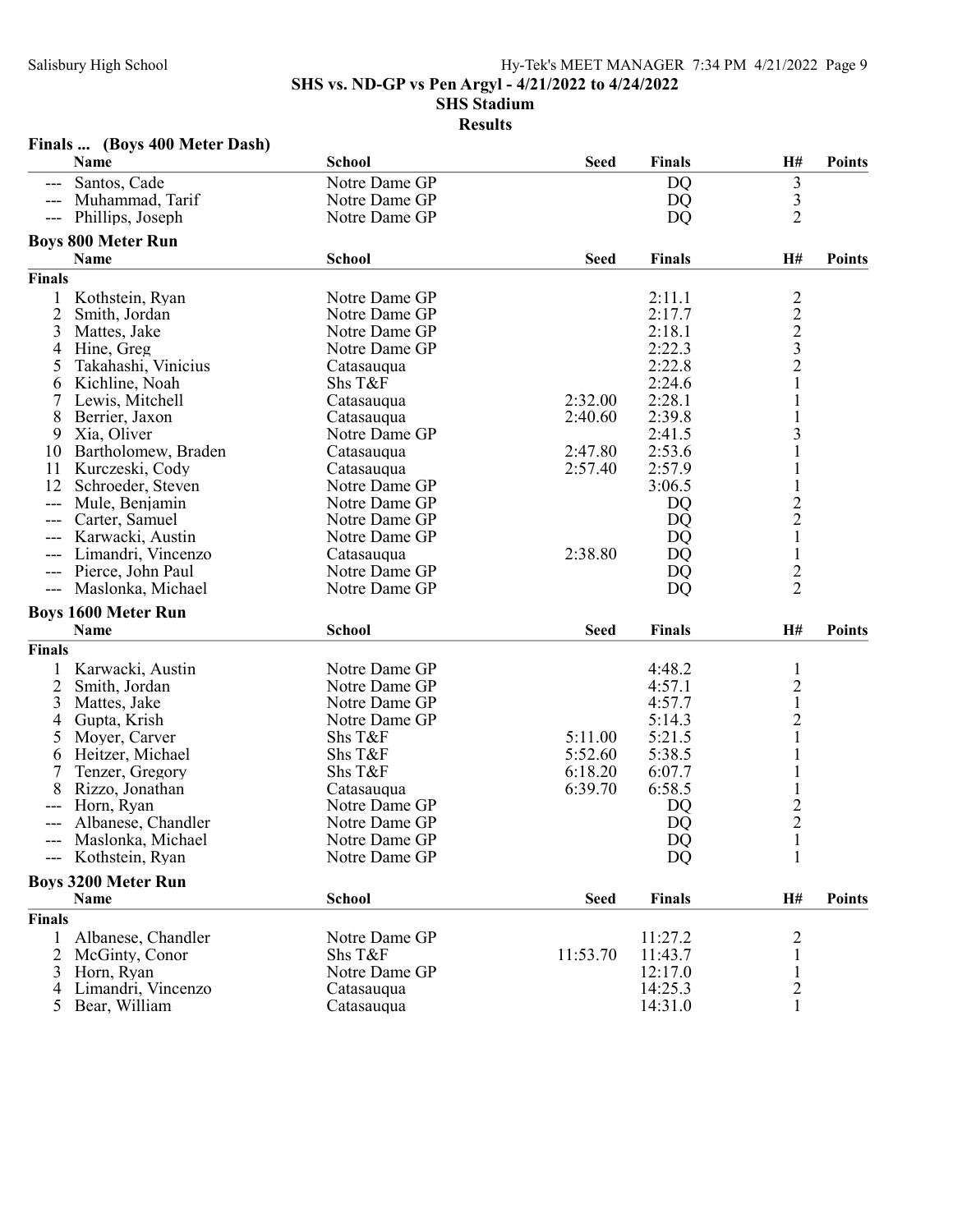SHS vs. ND-GP vs Pen Argyl - 4/21/2022 to 4/24/2022

#### SHS Stadium

|                | Name                          | <b>School</b>      | <b>Seed</b>       | <b>Finals</b>      | H#                      | <b>Points</b> |
|----------------|-------------------------------|--------------------|-------------------|--------------------|-------------------------|---------------|
|                | Mattes, Jake                  | Notre Dame GP      |                   | DQ                 |                         |               |
|                | Smith, Jordan                 | Notre Dame GP      |                   | DQ                 | $\mathbf{1}$            |               |
|                | Gupta, Krish                  | Notre Dame GP      |                   | <b>DQ</b>          | $\overline{c}$          |               |
| ---            | Maslonka, Michael             | Notre Dame GP      |                   | <b>DQ</b>          | $\mathbf{1}$            |               |
|                | <b>Boys 110 Meter Hurdles</b> |                    |                   |                    |                         |               |
|                | Name                          | <b>School</b>      | <b>Seed</b>       | <b>Finals</b>      | H#                      | <b>Points</b> |
| Finals         |                               |                    |                   |                    |                         |               |
| 1              | Phillips, Joseph              | Notre Dame GP      |                   | 16.3               |                         |               |
| $\overline{2}$ | Suarez, Jairo                 | Shs T&F            | 16.60             | 16.7               |                         |               |
| 3              | Santos, Cade                  | Notre Dame GP      |                   | 16.9               |                         |               |
| 4              | Hatzakos, Matthew             | Notre Dame GP      |                   | 17.9               |                         |               |
| Ć              | Klotz, Demarcus               | Notre Dame GP      |                   | 19.1               | $\overline{c}$          |               |
| 6              | Del Rosario, Luis             | Catasauqua         | 18.90             | 19.9               | $\mathbf{1}$            |               |
|                | Botros, George                | Notre Dame GP      |                   | <b>DQ</b>          |                         |               |
| ---            | Holzschoh, James              | Notre Dame GP      |                   | DQ                 | $\frac{2}{2}$           |               |
| ---            | McMenemen, Leo                | Notre Dame GP      |                   | DQ                 | $\mathbf{1}$            |               |
| ---            | Klotz, Devin                  | Notre Dame GP      |                   | DQ                 | $\mathbf{1}$            |               |
|                | <b>Boys 300 Meter Hurdles</b> |                    |                   |                    |                         |               |
|                | Name                          | <b>School</b>      | <b>Seed</b>       | Finals             | H#                      | <b>Points</b> |
| Finals         |                               |                    |                   |                    |                         |               |
| 1              | Phillips, Joseph              | Notre Dame GP      |                   | 44.3               | $\overline{\mathbf{c}}$ |               |
| $\overline{2}$ | Hernandez, Heriberto          | Shs T&F            | 46.40             | 45.2               | $\mathbf{1}$            |               |
| 3              | Santos, Cade                  | Notre Dame GP      |                   | 45.3               | 1                       |               |
| 4              | Klotz, Demarcus               | Notre Dame GP      |                   | 48.7               | $\overline{2}$          |               |
| 5              | Hatzakos, Matthew             | Notre Dame GP      |                   | 49.1               | $\mathbf 1$             |               |
| 6              | Del Rosario, Luis             | Catasauqua         | 49.70             | 50.5               | $\mathbf 1$             |               |
| 7              | Bradshaw, Jordan              | Catasauqua         |                   | 51.4               |                         |               |
| 8              | Cene, Doryan                  | Catasauqua         |                   | 52.3               | $\frac{2}{2}$           |               |
| ---            | Suarez, Jairo                 | Shs T&F            | 46.40             | <b>DQ</b>          | $\mathbf{1}$            |               |
|                | Botros, George                | Notre Dame GP      |                   | <b>DQ</b>          | $\mathbf{1}$            |               |
|                | Holzschoh, James              | Notre Dame GP      |                   | <b>DQ</b>          | $\overline{c}$          |               |
| ---            | Cofie, Jeremiah               | Catasauqua         |                   | DQ                 | $\,1$                   |               |
| ---            | Klotz, Devin                  | Notre Dame GP      |                   | DQ                 | $\overline{c}$          |               |
| $---$          | McMenemen, Leo                | Notre Dame GP      |                   | DQ                 | $\mathbf{1}$            |               |
|                | <b>Boys 4x100 Meter Relay</b> |                    |                   |                    |                         |               |
|                | <b>Team</b>                   | Relay              | <b>Seed</b>       | <b>Finals</b>      |                         | <b>Points</b> |
| <b>Finals</b>  |                               |                    |                   |                    |                         |               |
|                | 1 Catasauqua                  | $\, {\bf B}$       |                   | 45.6               |                         |               |
|                | 1) Barber, Anthony            | 2) Cene, Doryan    | 3) Jones, Daniel  | 4) Cofie, Jeremiah |                         |               |
| 2              | Shs T&F                       | A                  | 46.20             | 48.3               |                         |               |
|                | 1) Cisneros, Ivan             | 2) Lopez, Ryland   | 3) Baab, Zackary  | 4) Gibbons, Jacob  |                         |               |
| 3              | Notre Dame GP                 | A                  |                   | 49.2               |                         |               |
|                | 1) Shupe, Andrew              | 2) Santos, Preston | 3) Lawson, Micah  |                    | 4) Quainoo, Yannick     |               |
|                | 4 Catasauqua                  | A                  | 45.80             | 49.5               |                         |               |
|                | 1) Dove, Jacob                | 2) Garcia, Ezra    | 3) Bright, Cedric | 4) Younes, Wyatt   |                         |               |
|                |                               |                    |                   |                    |                         |               |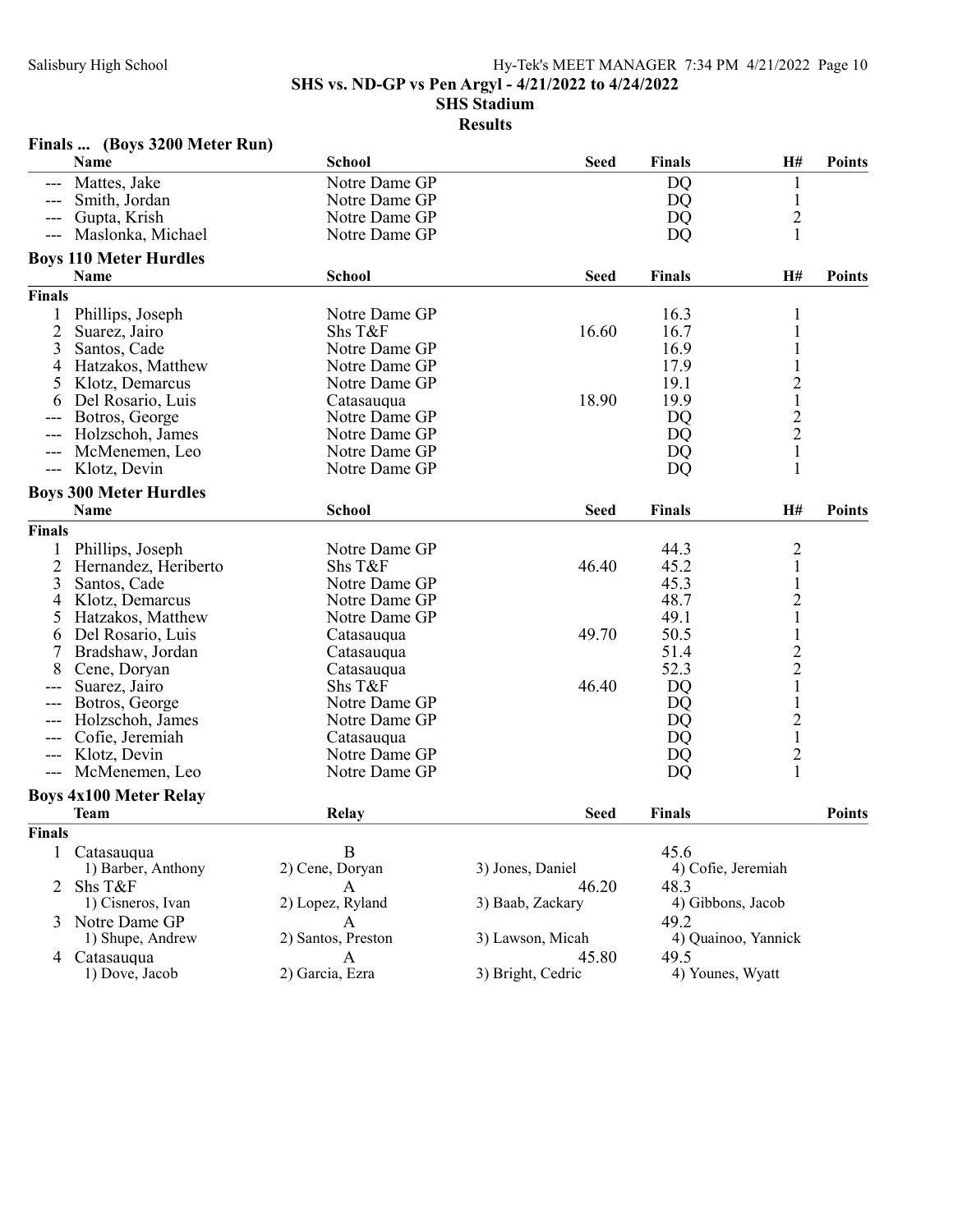### Salisbury High School Hy-Tek's MEET MANAGER 7:34 PM 4/21/2022 Page 11 SHS vs. ND-GP vs Pen Argyl - 4/21/2022 to 4/24/2022

# SHS Stadium

|               | <b>Boys 4x400 Meter Relay</b>      |                          |                    |                          |                                               |               |
|---------------|------------------------------------|--------------------------|--------------------|--------------------------|-----------------------------------------------|---------------|
|               | Team                               | Relay                    | <b>Seed</b>        | <b>Finals</b>            |                                               | <b>Points</b> |
| <b>Finals</b> |                                    |                          |                    |                          |                                               |               |
| $\mathbf{1}$  | Catasauqua                         | A                        | 3:41.60            | 3:40.1                   |                                               |               |
|               | 1) Dove, Jacob                     | 2) Younes, Wyatt         | 3) Brown, Cole     | 4) Bright, Cedric        |                                               |               |
|               | Notre Dame GP                      | Α                        |                    | 3:41.2                   |                                               |               |
|               | 1) Pierce, John Paul               | 2) Wisecarver, James     | 3) Muhammad, Tarif |                          | 4) Maslonka, Michael                          |               |
| 3             | Shs T&F                            | A                        | 4:00.30            | 3:59.5                   |                                               |               |
|               | 1) Gibbons, Jacob                  | 2) Kichline, Noah        | 3) Lucas, Andrew   | 4) Cisneros, Ivan        |                                               |               |
|               | <b>Boys 4x800 Meter Relay</b>      |                          |                    |                          |                                               |               |
|               | Team                               | Relay                    | <b>Seed</b>        | <b>Finals</b>            |                                               | <b>Points</b> |
| Finals        |                                    |                          |                    |                          |                                               |               |
| $\mathbf{1}$  | Notre Dame GP                      | А                        |                    | 9:56.0                   |                                               |               |
|               | 1) Carter, Samuel                  | 2) Maslonka, Michael     | 3) Kothstein, Ryan |                          | 4) Karwacki, Austin                           |               |
| 2             | Catasauqua                         | A                        | 10:04.10           | 10:05.0                  |                                               |               |
|               | 1) Schneck, Jared                  | 2) Berrier, Jaxon        | 3) Bear, William   |                          | 4) Takahashi, Vinicius                        |               |
| 3             | Shs T&F                            | A                        | 10:53.10           | 10:08.0                  |                                               |               |
|               | 1) Heitzer, Michael                | 2) Moyer, Carver         | 3) Tenzer, Gregory |                          | 4) McGinty, Conor                             |               |
|               | <b>Boys High Jump</b>              |                          |                    |                          |                                               |               |
|               | Name                               | <b>School</b>            | <b>Seed</b>        | <b>Finals</b>            | H#                                            | <b>Points</b> |
| <b>Finals</b> |                                    |                          |                    |                          |                                               |               |
| 1             | Day, Josiah                        | Shs T&F                  | 5-09.00            | 5-09.00                  | $\mathbf{1}$                                  |               |
|               | Santos, Cade                       | Notre Dame GP            |                    | 5-07.00                  |                                               |               |
| 3             | Holzschoh, James                   | Notre Dame GP            |                    | 5-03.00                  | $\begin{smallmatrix}2\\2\\1\end{smallmatrix}$ |               |
| 4             | Hudak, Joshua                      | Shs T&F                  | 5-07.00            | 5-01.00                  |                                               |               |
| ---           | Quainoo, Yannick                   | Notre Dame GP            |                    | DQ                       | 2122222                                       |               |
| ---           | Thomas, Nathaniel                  | Notre Dame GP            |                    | DQ                       |                                               |               |
| ---           | Lawson, Micah                      | Notre Dame GP            |                    | DQ                       |                                               |               |
| ---           | McMenemen, Leo                     | Notre Dame GP            |                    | DQ                       |                                               |               |
|               | Maslonka, Michael                  | Notre Dame GP            |                    | DQ                       |                                               |               |
| ---           | Smith, Jordan                      | Notre Dame GP            |                    | DQ                       |                                               |               |
| ---           | Phillips, Joseph                   | Notre Dame GP            |                    | DQ                       |                                               |               |
|               | <b>Boys Pole Vault</b>             |                          |                    |                          |                                               |               |
|               | Name                               | <b>School</b>            | <b>Seed</b>        | <b>Finals</b>            |                                               | <b>Points</b> |
| Finals        |                                    |                          |                    |                          |                                               |               |
|               | Utesch, Tyson                      | Shs T&F                  | 12-03.00           | 10-00.00                 |                                               |               |
| 2             | Fenstermaker, Chase                | Shs T&F                  | 10-00.00           | $9 - 06.00$              |                                               |               |
| 3             | Santos, Preston<br>Smith, Kevin    | Notre Dame GP<br>Shs T&F | 8-03.00            | $9 - 00.00$<br><b>DQ</b> |                                               |               |
|               | Artis, Kyle                        | Shs T&F                  | 9-03.00            | DQ                       |                                               |               |
| ---           | Moyer, Carver                      | Shs T&F                  | 8-09.00            | DQ                       |                                               |               |
|               |                                    |                          |                    |                          |                                               |               |
|               | <b>Boys Long Jump</b>              | <b>School</b>            |                    |                          |                                               | <b>Points</b> |
|               | Name                               |                          | <b>Seed</b>        | <b>Finals</b>            | H#                                            |               |
| Finals        |                                    |                          |                    |                          |                                               |               |
|               | Fenstermaker, Chase                | Shs T&F                  | 20-07.00           | 19-10.00                 | $\frac{2}{1}$                                 |               |
| 2             | Artis, Kyle                        | Shs T&F<br>Notre Dame GP | 19-10.00           | 19-01.50<br>19-00.50     |                                               |               |
| 3<br>4        | Wisecarver, James<br>Hudak, Joshua | Shs T&F                  | 17-09.50           | 17-10.50                 | 3<br>$\mathbf 1$                              |               |
| 5             | Kothstein, Ryan                    | Notre Dame GP            |                    | 17-09.00                 | 3                                             |               |
|               |                                    |                          |                    |                          |                                               |               |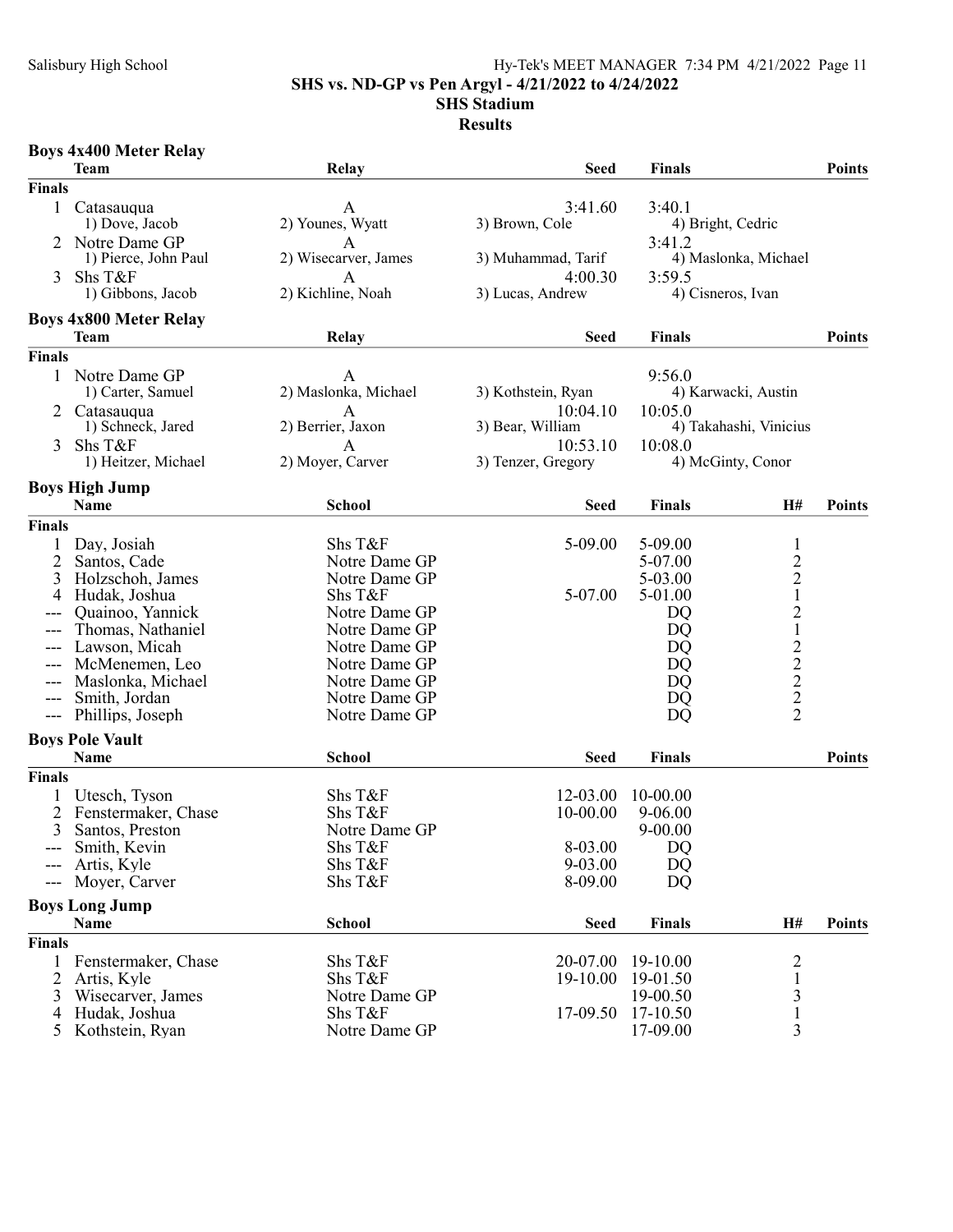SHS vs. ND-GP vs Pen Argyl - 4/21/2022 to 4/24/2022

#### SHS Stadium

### Results

## Finals ... (Boys Long Jump)

| $\overline{c}$<br>17-07.00<br>Notre Dame GP<br>Holzschoh, James<br>6<br>3<br>7<br>Hatzakos, Matthew<br>Notre Dame GP<br>17-05.50<br>$\mathbf{1}$<br>8<br>Shs T&F<br>18-00.00<br>17-00.00<br>Berger, Gavin<br>9<br>Bradshaw, Jordan<br>16-06.50<br>16-05.50<br>Catasauqua<br>Forstoffer, Mason<br>16-03.00<br>16-01.00<br>10<br>Catasauqua<br>Shs T&F<br>14-09.00<br>15-10.00<br>11<br>Kocher, William<br>12<br>15-03.00<br>Miller, Hunter<br>16-00.00<br>Catasauqua<br>13<br>17-03.00<br>15-02.00<br>$\mathbf{1}$<br>Barber, Anthony<br>Catasauqua<br>$\begin{array}{c} 3 \\ 3 \\ 2 \\ 3 \\ 3 \end{array}$<br>14<br>Gumbs, Ayden<br>14-10.00<br>Notre Dame GP<br>Thomas, Nathaniel<br>Notre Dame GP<br>DQ<br>---<br>19-11.00<br>Younes, Wyatt<br>DQ<br>Catasauqua<br>$---$<br>Lawson, Micah<br>Notre Dame GP<br>DQ<br>---<br>Notre Dame GP<br>DQ<br>Quainoo, Yannick<br>$---$<br><b>Boys Triple Jump</b><br><b>School</b><br>Name<br><b>Seed</b><br><b>Finals</b><br>H#<br><b>Points</b><br><b>Finals</b><br>$\frac{2}{1}$<br>Shs T&F<br>40-11.00<br>41-08.00<br>Artis, Kyle<br>$\overline{c}$<br>Shs T&F<br>39-11.00<br>39-08.00<br>Fenstermaker, Chase<br>$\frac{3}{1}$<br>3<br>Notre Dame GP<br>36-10.00<br>Holzschoh, James<br>Shs T&F<br>35-09.00<br>34-10.00<br>4<br>Hudak, Joshua<br>$\overline{c}$<br>5<br>Forstoffer, Mason<br>34-00.00<br>33-09.00<br>Catasauqua<br>$\mathbf{1}$<br>32-06.00<br>Miller, Hunter<br>31-10.00<br>6<br>Catasauqua<br>$\mathbf 1$<br>7<br>Shs T&F<br>37-02.00<br>31-05.00<br>Kocher, William<br>8<br>$\mathbf{1}$<br>30-05.50<br>31-03.50<br>Barber, Anthony<br>Catasauqua<br>$\mathbf{1}$<br>9<br>Nye, Brendan<br>30-05.00<br>Catasauqua<br>$\mathbf 1$<br>25-06.00<br>Shs T&F<br>30-04.00<br>Orach, Joshua<br>10<br>23321322<br>Quainoo, Yannick<br>Notre Dame GP<br>DQ<br>---<br>Notre Dame GP<br>Lawson, Micah<br>DQ<br><b>DQ</b><br>Gumbs, Ayden<br>Notre Dame GP<br>Hatzakos, Matthew<br>Notre Dame GP<br>DQ<br>---<br>26-00.00<br>DQ<br>Collina, Gavin<br>Catasauqua<br>---<br>Notre Dame GP<br>Wisecarver, James<br>DQ<br>---<br>Thomas, Nathaniel<br>Notre Dame GP<br>DQ<br>$---$<br>Notre Dame GP<br><b>DQ</b><br>Kothstein, Ryan<br>$---$<br><b>Boys Shot Put</b><br><b>School</b><br><b>Finals</b><br>H#<br>Name<br><b>Seed</b><br><b>Points</b><br><b>Finals</b><br>Shs T&F<br>40-03.50<br>Bleam, Hunter<br>44-04.00<br>$\mathbf{1}$<br>$\overline{2}$<br>Oakley, Alex<br>38-07.00<br>39-04.50<br>Catasauqua<br>3<br>37-05.75<br>Rosario, Xavier<br>Catasauqua<br>$\begin{array}{c} 2 \\ 3 \\ 1 \end{array}$<br>Notre Dame GP<br>Wendland, Thomas<br>37-05.00<br>4<br>Vassallo, Dainn<br>Notre Dame GP<br>36-08.00<br>5<br>Ansari, Ifrahim<br>Shs T&F<br>33-05.50<br>35-05.50<br>6<br>$\frac{3}{3}$<br>7<br>Melendez, Miles<br>Catasauqua<br>34-05.50<br>Bittner, Luke<br>Notre Dame GP<br>33-09.00<br>8<br>$\mathbf 1$<br>Fehr, Gavin<br>31-00.50<br>9<br>Catasauqua<br>33-01.00<br>3<br>Pirog, Adrian<br>Notre Dame GP<br>30-11.25<br>10<br>30-11.00 |    | Name            | <b>School</b> | <b>Seed</b> | <b>Finals</b> | H# | <b>Points</b> |
|----------------------------------------------------------------------------------------------------------------------------------------------------------------------------------------------------------------------------------------------------------------------------------------------------------------------------------------------------------------------------------------------------------------------------------------------------------------------------------------------------------------------------------------------------------------------------------------------------------------------------------------------------------------------------------------------------------------------------------------------------------------------------------------------------------------------------------------------------------------------------------------------------------------------------------------------------------------------------------------------------------------------------------------------------------------------------------------------------------------------------------------------------------------------------------------------------------------------------------------------------------------------------------------------------------------------------------------------------------------------------------------------------------------------------------------------------------------------------------------------------------------------------------------------------------------------------------------------------------------------------------------------------------------------------------------------------------------------------------------------------------------------------------------------------------------------------------------------------------------------------------------------------------------------------------------------------------------------------------------------------------------------------------------------------------------------------------------------------------------------------------------------------------------------------------------------------------------------------------------------------------------------------------------------------------------------------------------------------------------------------------------------------------------------------------------------------------------------------------------------------------------------------------------------------------------------------------------------------------------------------------------------------------------------------------------------------------------------------------------------------------------------------------------------------------------------------------------------------------------------------------------------------------------------------------------------------------------------------------------------------------|----|-----------------|---------------|-------------|---------------|----|---------------|
|                                                                                                                                                                                                                                                                                                                                                                                                                                                                                                                                                                                                                                                                                                                                                                                                                                                                                                                                                                                                                                                                                                                                                                                                                                                                                                                                                                                                                                                                                                                                                                                                                                                                                                                                                                                                                                                                                                                                                                                                                                                                                                                                                                                                                                                                                                                                                                                                                                                                                                                                                                                                                                                                                                                                                                                                                                                                                                                                                                                                          |    |                 |               |             |               |    |               |
|                                                                                                                                                                                                                                                                                                                                                                                                                                                                                                                                                                                                                                                                                                                                                                                                                                                                                                                                                                                                                                                                                                                                                                                                                                                                                                                                                                                                                                                                                                                                                                                                                                                                                                                                                                                                                                                                                                                                                                                                                                                                                                                                                                                                                                                                                                                                                                                                                                                                                                                                                                                                                                                                                                                                                                                                                                                                                                                                                                                                          |    |                 |               |             |               |    |               |
|                                                                                                                                                                                                                                                                                                                                                                                                                                                                                                                                                                                                                                                                                                                                                                                                                                                                                                                                                                                                                                                                                                                                                                                                                                                                                                                                                                                                                                                                                                                                                                                                                                                                                                                                                                                                                                                                                                                                                                                                                                                                                                                                                                                                                                                                                                                                                                                                                                                                                                                                                                                                                                                                                                                                                                                                                                                                                                                                                                                                          |    |                 |               |             |               |    |               |
|                                                                                                                                                                                                                                                                                                                                                                                                                                                                                                                                                                                                                                                                                                                                                                                                                                                                                                                                                                                                                                                                                                                                                                                                                                                                                                                                                                                                                                                                                                                                                                                                                                                                                                                                                                                                                                                                                                                                                                                                                                                                                                                                                                                                                                                                                                                                                                                                                                                                                                                                                                                                                                                                                                                                                                                                                                                                                                                                                                                                          |    |                 |               |             |               |    |               |
|                                                                                                                                                                                                                                                                                                                                                                                                                                                                                                                                                                                                                                                                                                                                                                                                                                                                                                                                                                                                                                                                                                                                                                                                                                                                                                                                                                                                                                                                                                                                                                                                                                                                                                                                                                                                                                                                                                                                                                                                                                                                                                                                                                                                                                                                                                                                                                                                                                                                                                                                                                                                                                                                                                                                                                                                                                                                                                                                                                                                          |    |                 |               |             |               |    |               |
|                                                                                                                                                                                                                                                                                                                                                                                                                                                                                                                                                                                                                                                                                                                                                                                                                                                                                                                                                                                                                                                                                                                                                                                                                                                                                                                                                                                                                                                                                                                                                                                                                                                                                                                                                                                                                                                                                                                                                                                                                                                                                                                                                                                                                                                                                                                                                                                                                                                                                                                                                                                                                                                                                                                                                                                                                                                                                                                                                                                                          |    |                 |               |             |               |    |               |
|                                                                                                                                                                                                                                                                                                                                                                                                                                                                                                                                                                                                                                                                                                                                                                                                                                                                                                                                                                                                                                                                                                                                                                                                                                                                                                                                                                                                                                                                                                                                                                                                                                                                                                                                                                                                                                                                                                                                                                                                                                                                                                                                                                                                                                                                                                                                                                                                                                                                                                                                                                                                                                                                                                                                                                                                                                                                                                                                                                                                          |    |                 |               |             |               |    |               |
|                                                                                                                                                                                                                                                                                                                                                                                                                                                                                                                                                                                                                                                                                                                                                                                                                                                                                                                                                                                                                                                                                                                                                                                                                                                                                                                                                                                                                                                                                                                                                                                                                                                                                                                                                                                                                                                                                                                                                                                                                                                                                                                                                                                                                                                                                                                                                                                                                                                                                                                                                                                                                                                                                                                                                                                                                                                                                                                                                                                                          |    |                 |               |             |               |    |               |
|                                                                                                                                                                                                                                                                                                                                                                                                                                                                                                                                                                                                                                                                                                                                                                                                                                                                                                                                                                                                                                                                                                                                                                                                                                                                                                                                                                                                                                                                                                                                                                                                                                                                                                                                                                                                                                                                                                                                                                                                                                                                                                                                                                                                                                                                                                                                                                                                                                                                                                                                                                                                                                                                                                                                                                                                                                                                                                                                                                                                          |    |                 |               |             |               |    |               |
|                                                                                                                                                                                                                                                                                                                                                                                                                                                                                                                                                                                                                                                                                                                                                                                                                                                                                                                                                                                                                                                                                                                                                                                                                                                                                                                                                                                                                                                                                                                                                                                                                                                                                                                                                                                                                                                                                                                                                                                                                                                                                                                                                                                                                                                                                                                                                                                                                                                                                                                                                                                                                                                                                                                                                                                                                                                                                                                                                                                                          |    |                 |               |             |               |    |               |
|                                                                                                                                                                                                                                                                                                                                                                                                                                                                                                                                                                                                                                                                                                                                                                                                                                                                                                                                                                                                                                                                                                                                                                                                                                                                                                                                                                                                                                                                                                                                                                                                                                                                                                                                                                                                                                                                                                                                                                                                                                                                                                                                                                                                                                                                                                                                                                                                                                                                                                                                                                                                                                                                                                                                                                                                                                                                                                                                                                                                          |    |                 |               |             |               |    |               |
|                                                                                                                                                                                                                                                                                                                                                                                                                                                                                                                                                                                                                                                                                                                                                                                                                                                                                                                                                                                                                                                                                                                                                                                                                                                                                                                                                                                                                                                                                                                                                                                                                                                                                                                                                                                                                                                                                                                                                                                                                                                                                                                                                                                                                                                                                                                                                                                                                                                                                                                                                                                                                                                                                                                                                                                                                                                                                                                                                                                                          |    |                 |               |             |               |    |               |
|                                                                                                                                                                                                                                                                                                                                                                                                                                                                                                                                                                                                                                                                                                                                                                                                                                                                                                                                                                                                                                                                                                                                                                                                                                                                                                                                                                                                                                                                                                                                                                                                                                                                                                                                                                                                                                                                                                                                                                                                                                                                                                                                                                                                                                                                                                                                                                                                                                                                                                                                                                                                                                                                                                                                                                                                                                                                                                                                                                                                          |    |                 |               |             |               |    |               |
|                                                                                                                                                                                                                                                                                                                                                                                                                                                                                                                                                                                                                                                                                                                                                                                                                                                                                                                                                                                                                                                                                                                                                                                                                                                                                                                                                                                                                                                                                                                                                                                                                                                                                                                                                                                                                                                                                                                                                                                                                                                                                                                                                                                                                                                                                                                                                                                                                                                                                                                                                                                                                                                                                                                                                                                                                                                                                                                                                                                                          |    |                 |               |             |               |    |               |
|                                                                                                                                                                                                                                                                                                                                                                                                                                                                                                                                                                                                                                                                                                                                                                                                                                                                                                                                                                                                                                                                                                                                                                                                                                                                                                                                                                                                                                                                                                                                                                                                                                                                                                                                                                                                                                                                                                                                                                                                                                                                                                                                                                                                                                                                                                                                                                                                                                                                                                                                                                                                                                                                                                                                                                                                                                                                                                                                                                                                          |    |                 |               |             |               |    |               |
|                                                                                                                                                                                                                                                                                                                                                                                                                                                                                                                                                                                                                                                                                                                                                                                                                                                                                                                                                                                                                                                                                                                                                                                                                                                                                                                                                                                                                                                                                                                                                                                                                                                                                                                                                                                                                                                                                                                                                                                                                                                                                                                                                                                                                                                                                                                                                                                                                                                                                                                                                                                                                                                                                                                                                                                                                                                                                                                                                                                                          |    |                 |               |             |               |    |               |
|                                                                                                                                                                                                                                                                                                                                                                                                                                                                                                                                                                                                                                                                                                                                                                                                                                                                                                                                                                                                                                                                                                                                                                                                                                                                                                                                                                                                                                                                                                                                                                                                                                                                                                                                                                                                                                                                                                                                                                                                                                                                                                                                                                                                                                                                                                                                                                                                                                                                                                                                                                                                                                                                                                                                                                                                                                                                                                                                                                                                          |    |                 |               |             |               |    |               |
|                                                                                                                                                                                                                                                                                                                                                                                                                                                                                                                                                                                                                                                                                                                                                                                                                                                                                                                                                                                                                                                                                                                                                                                                                                                                                                                                                                                                                                                                                                                                                                                                                                                                                                                                                                                                                                                                                                                                                                                                                                                                                                                                                                                                                                                                                                                                                                                                                                                                                                                                                                                                                                                                                                                                                                                                                                                                                                                                                                                                          |    |                 |               |             |               |    |               |
|                                                                                                                                                                                                                                                                                                                                                                                                                                                                                                                                                                                                                                                                                                                                                                                                                                                                                                                                                                                                                                                                                                                                                                                                                                                                                                                                                                                                                                                                                                                                                                                                                                                                                                                                                                                                                                                                                                                                                                                                                                                                                                                                                                                                                                                                                                                                                                                                                                                                                                                                                                                                                                                                                                                                                                                                                                                                                                                                                                                                          |    |                 |               |             |               |    |               |
|                                                                                                                                                                                                                                                                                                                                                                                                                                                                                                                                                                                                                                                                                                                                                                                                                                                                                                                                                                                                                                                                                                                                                                                                                                                                                                                                                                                                                                                                                                                                                                                                                                                                                                                                                                                                                                                                                                                                                                                                                                                                                                                                                                                                                                                                                                                                                                                                                                                                                                                                                                                                                                                                                                                                                                                                                                                                                                                                                                                                          |    |                 |               |             |               |    |               |
|                                                                                                                                                                                                                                                                                                                                                                                                                                                                                                                                                                                                                                                                                                                                                                                                                                                                                                                                                                                                                                                                                                                                                                                                                                                                                                                                                                                                                                                                                                                                                                                                                                                                                                                                                                                                                                                                                                                                                                                                                                                                                                                                                                                                                                                                                                                                                                                                                                                                                                                                                                                                                                                                                                                                                                                                                                                                                                                                                                                                          |    |                 |               |             |               |    |               |
|                                                                                                                                                                                                                                                                                                                                                                                                                                                                                                                                                                                                                                                                                                                                                                                                                                                                                                                                                                                                                                                                                                                                                                                                                                                                                                                                                                                                                                                                                                                                                                                                                                                                                                                                                                                                                                                                                                                                                                                                                                                                                                                                                                                                                                                                                                                                                                                                                                                                                                                                                                                                                                                                                                                                                                                                                                                                                                                                                                                                          |    |                 |               |             |               |    |               |
|                                                                                                                                                                                                                                                                                                                                                                                                                                                                                                                                                                                                                                                                                                                                                                                                                                                                                                                                                                                                                                                                                                                                                                                                                                                                                                                                                                                                                                                                                                                                                                                                                                                                                                                                                                                                                                                                                                                                                                                                                                                                                                                                                                                                                                                                                                                                                                                                                                                                                                                                                                                                                                                                                                                                                                                                                                                                                                                                                                                                          |    |                 |               |             |               |    |               |
|                                                                                                                                                                                                                                                                                                                                                                                                                                                                                                                                                                                                                                                                                                                                                                                                                                                                                                                                                                                                                                                                                                                                                                                                                                                                                                                                                                                                                                                                                                                                                                                                                                                                                                                                                                                                                                                                                                                                                                                                                                                                                                                                                                                                                                                                                                                                                                                                                                                                                                                                                                                                                                                                                                                                                                                                                                                                                                                                                                                                          |    |                 |               |             |               |    |               |
|                                                                                                                                                                                                                                                                                                                                                                                                                                                                                                                                                                                                                                                                                                                                                                                                                                                                                                                                                                                                                                                                                                                                                                                                                                                                                                                                                                                                                                                                                                                                                                                                                                                                                                                                                                                                                                                                                                                                                                                                                                                                                                                                                                                                                                                                                                                                                                                                                                                                                                                                                                                                                                                                                                                                                                                                                                                                                                                                                                                                          |    |                 |               |             |               |    |               |
|                                                                                                                                                                                                                                                                                                                                                                                                                                                                                                                                                                                                                                                                                                                                                                                                                                                                                                                                                                                                                                                                                                                                                                                                                                                                                                                                                                                                                                                                                                                                                                                                                                                                                                                                                                                                                                                                                                                                                                                                                                                                                                                                                                                                                                                                                                                                                                                                                                                                                                                                                                                                                                                                                                                                                                                                                                                                                                                                                                                                          |    |                 |               |             |               |    |               |
|                                                                                                                                                                                                                                                                                                                                                                                                                                                                                                                                                                                                                                                                                                                                                                                                                                                                                                                                                                                                                                                                                                                                                                                                                                                                                                                                                                                                                                                                                                                                                                                                                                                                                                                                                                                                                                                                                                                                                                                                                                                                                                                                                                                                                                                                                                                                                                                                                                                                                                                                                                                                                                                                                                                                                                                                                                                                                                                                                                                                          |    |                 |               |             |               |    |               |
|                                                                                                                                                                                                                                                                                                                                                                                                                                                                                                                                                                                                                                                                                                                                                                                                                                                                                                                                                                                                                                                                                                                                                                                                                                                                                                                                                                                                                                                                                                                                                                                                                                                                                                                                                                                                                                                                                                                                                                                                                                                                                                                                                                                                                                                                                                                                                                                                                                                                                                                                                                                                                                                                                                                                                                                                                                                                                                                                                                                                          |    |                 |               |             |               |    |               |
|                                                                                                                                                                                                                                                                                                                                                                                                                                                                                                                                                                                                                                                                                                                                                                                                                                                                                                                                                                                                                                                                                                                                                                                                                                                                                                                                                                                                                                                                                                                                                                                                                                                                                                                                                                                                                                                                                                                                                                                                                                                                                                                                                                                                                                                                                                                                                                                                                                                                                                                                                                                                                                                                                                                                                                                                                                                                                                                                                                                                          |    |                 |               |             |               |    |               |
|                                                                                                                                                                                                                                                                                                                                                                                                                                                                                                                                                                                                                                                                                                                                                                                                                                                                                                                                                                                                                                                                                                                                                                                                                                                                                                                                                                                                                                                                                                                                                                                                                                                                                                                                                                                                                                                                                                                                                                                                                                                                                                                                                                                                                                                                                                                                                                                                                                                                                                                                                                                                                                                                                                                                                                                                                                                                                                                                                                                                          |    |                 |               |             |               |    |               |
|                                                                                                                                                                                                                                                                                                                                                                                                                                                                                                                                                                                                                                                                                                                                                                                                                                                                                                                                                                                                                                                                                                                                                                                                                                                                                                                                                                                                                                                                                                                                                                                                                                                                                                                                                                                                                                                                                                                                                                                                                                                                                                                                                                                                                                                                                                                                                                                                                                                                                                                                                                                                                                                                                                                                                                                                                                                                                                                                                                                                          |    |                 |               |             |               |    |               |
|                                                                                                                                                                                                                                                                                                                                                                                                                                                                                                                                                                                                                                                                                                                                                                                                                                                                                                                                                                                                                                                                                                                                                                                                                                                                                                                                                                                                                                                                                                                                                                                                                                                                                                                                                                                                                                                                                                                                                                                                                                                                                                                                                                                                                                                                                                                                                                                                                                                                                                                                                                                                                                                                                                                                                                                                                                                                                                                                                                                                          |    |                 |               |             |               |    |               |
|                                                                                                                                                                                                                                                                                                                                                                                                                                                                                                                                                                                                                                                                                                                                                                                                                                                                                                                                                                                                                                                                                                                                                                                                                                                                                                                                                                                                                                                                                                                                                                                                                                                                                                                                                                                                                                                                                                                                                                                                                                                                                                                                                                                                                                                                                                                                                                                                                                                                                                                                                                                                                                                                                                                                                                                                                                                                                                                                                                                                          |    |                 |               |             |               |    |               |
|                                                                                                                                                                                                                                                                                                                                                                                                                                                                                                                                                                                                                                                                                                                                                                                                                                                                                                                                                                                                                                                                                                                                                                                                                                                                                                                                                                                                                                                                                                                                                                                                                                                                                                                                                                                                                                                                                                                                                                                                                                                                                                                                                                                                                                                                                                                                                                                                                                                                                                                                                                                                                                                                                                                                                                                                                                                                                                                                                                                                          |    |                 |               |             |               |    |               |
|                                                                                                                                                                                                                                                                                                                                                                                                                                                                                                                                                                                                                                                                                                                                                                                                                                                                                                                                                                                                                                                                                                                                                                                                                                                                                                                                                                                                                                                                                                                                                                                                                                                                                                                                                                                                                                                                                                                                                                                                                                                                                                                                                                                                                                                                                                                                                                                                                                                                                                                                                                                                                                                                                                                                                                                                                                                                                                                                                                                                          |    |                 |               |             |               |    |               |
|                                                                                                                                                                                                                                                                                                                                                                                                                                                                                                                                                                                                                                                                                                                                                                                                                                                                                                                                                                                                                                                                                                                                                                                                                                                                                                                                                                                                                                                                                                                                                                                                                                                                                                                                                                                                                                                                                                                                                                                                                                                                                                                                                                                                                                                                                                                                                                                                                                                                                                                                                                                                                                                                                                                                                                                                                                                                                                                                                                                                          |    |                 |               |             |               |    |               |
|                                                                                                                                                                                                                                                                                                                                                                                                                                                                                                                                                                                                                                                                                                                                                                                                                                                                                                                                                                                                                                                                                                                                                                                                                                                                                                                                                                                                                                                                                                                                                                                                                                                                                                                                                                                                                                                                                                                                                                                                                                                                                                                                                                                                                                                                                                                                                                                                                                                                                                                                                                                                                                                                                                                                                                                                                                                                                                                                                                                                          |    |                 |               |             |               |    |               |
|                                                                                                                                                                                                                                                                                                                                                                                                                                                                                                                                                                                                                                                                                                                                                                                                                                                                                                                                                                                                                                                                                                                                                                                                                                                                                                                                                                                                                                                                                                                                                                                                                                                                                                                                                                                                                                                                                                                                                                                                                                                                                                                                                                                                                                                                                                                                                                                                                                                                                                                                                                                                                                                                                                                                                                                                                                                                                                                                                                                                          |    |                 |               |             |               |    |               |
|                                                                                                                                                                                                                                                                                                                                                                                                                                                                                                                                                                                                                                                                                                                                                                                                                                                                                                                                                                                                                                                                                                                                                                                                                                                                                                                                                                                                                                                                                                                                                                                                                                                                                                                                                                                                                                                                                                                                                                                                                                                                                                                                                                                                                                                                                                                                                                                                                                                                                                                                                                                                                                                                                                                                                                                                                                                                                                                                                                                                          |    |                 |               |             |               |    |               |
|                                                                                                                                                                                                                                                                                                                                                                                                                                                                                                                                                                                                                                                                                                                                                                                                                                                                                                                                                                                                                                                                                                                                                                                                                                                                                                                                                                                                                                                                                                                                                                                                                                                                                                                                                                                                                                                                                                                                                                                                                                                                                                                                                                                                                                                                                                                                                                                                                                                                                                                                                                                                                                                                                                                                                                                                                                                                                                                                                                                                          |    |                 |               |             |               |    |               |
|                                                                                                                                                                                                                                                                                                                                                                                                                                                                                                                                                                                                                                                                                                                                                                                                                                                                                                                                                                                                                                                                                                                                                                                                                                                                                                                                                                                                                                                                                                                                                                                                                                                                                                                                                                                                                                                                                                                                                                                                                                                                                                                                                                                                                                                                                                                                                                                                                                                                                                                                                                                                                                                                                                                                                                                                                                                                                                                                                                                                          |    |                 |               |             |               |    |               |
|                                                                                                                                                                                                                                                                                                                                                                                                                                                                                                                                                                                                                                                                                                                                                                                                                                                                                                                                                                                                                                                                                                                                                                                                                                                                                                                                                                                                                                                                                                                                                                                                                                                                                                                                                                                                                                                                                                                                                                                                                                                                                                                                                                                                                                                                                                                                                                                                                                                                                                                                                                                                                                                                                                                                                                                                                                                                                                                                                                                                          |    |                 |               |             |               |    |               |
|                                                                                                                                                                                                                                                                                                                                                                                                                                                                                                                                                                                                                                                                                                                                                                                                                                                                                                                                                                                                                                                                                                                                                                                                                                                                                                                                                                                                                                                                                                                                                                                                                                                                                                                                                                                                                                                                                                                                                                                                                                                                                                                                                                                                                                                                                                                                                                                                                                                                                                                                                                                                                                                                                                                                                                                                                                                                                                                                                                                                          |    |                 |               |             |               |    |               |
|                                                                                                                                                                                                                                                                                                                                                                                                                                                                                                                                                                                                                                                                                                                                                                                                                                                                                                                                                                                                                                                                                                                                                                                                                                                                                                                                                                                                                                                                                                                                                                                                                                                                                                                                                                                                                                                                                                                                                                                                                                                                                                                                                                                                                                                                                                                                                                                                                                                                                                                                                                                                                                                                                                                                                                                                                                                                                                                                                                                                          |    |                 |               |             |               |    |               |
|                                                                                                                                                                                                                                                                                                                                                                                                                                                                                                                                                                                                                                                                                                                                                                                                                                                                                                                                                                                                                                                                                                                                                                                                                                                                                                                                                                                                                                                                                                                                                                                                                                                                                                                                                                                                                                                                                                                                                                                                                                                                                                                                                                                                                                                                                                                                                                                                                                                                                                                                                                                                                                                                                                                                                                                                                                                                                                                                                                                                          |    |                 |               |             |               |    |               |
|                                                                                                                                                                                                                                                                                                                                                                                                                                                                                                                                                                                                                                                                                                                                                                                                                                                                                                                                                                                                                                                                                                                                                                                                                                                                                                                                                                                                                                                                                                                                                                                                                                                                                                                                                                                                                                                                                                                                                                                                                                                                                                                                                                                                                                                                                                                                                                                                                                                                                                                                                                                                                                                                                                                                                                                                                                                                                                                                                                                                          |    |                 |               |             |               |    |               |
|                                                                                                                                                                                                                                                                                                                                                                                                                                                                                                                                                                                                                                                                                                                                                                                                                                                                                                                                                                                                                                                                                                                                                                                                                                                                                                                                                                                                                                                                                                                                                                                                                                                                                                                                                                                                                                                                                                                                                                                                                                                                                                                                                                                                                                                                                                                                                                                                                                                                                                                                                                                                                                                                                                                                                                                                                                                                                                                                                                                                          |    |                 |               |             |               |    |               |
|                                                                                                                                                                                                                                                                                                                                                                                                                                                                                                                                                                                                                                                                                                                                                                                                                                                                                                                                                                                                                                                                                                                                                                                                                                                                                                                                                                                                                                                                                                                                                                                                                                                                                                                                                                                                                                                                                                                                                                                                                                                                                                                                                                                                                                                                                                                                                                                                                                                                                                                                                                                                                                                                                                                                                                                                                                                                                                                                                                                                          |    |                 |               |             |               |    |               |
|                                                                                                                                                                                                                                                                                                                                                                                                                                                                                                                                                                                                                                                                                                                                                                                                                                                                                                                                                                                                                                                                                                                                                                                                                                                                                                                                                                                                                                                                                                                                                                                                                                                                                                                                                                                                                                                                                                                                                                                                                                                                                                                                                                                                                                                                                                                                                                                                                                                                                                                                                                                                                                                                                                                                                                                                                                                                                                                                                                                                          | 11 | Sobrado, Javier | Catasauqua    |             | 29-07.00      | 1  |               |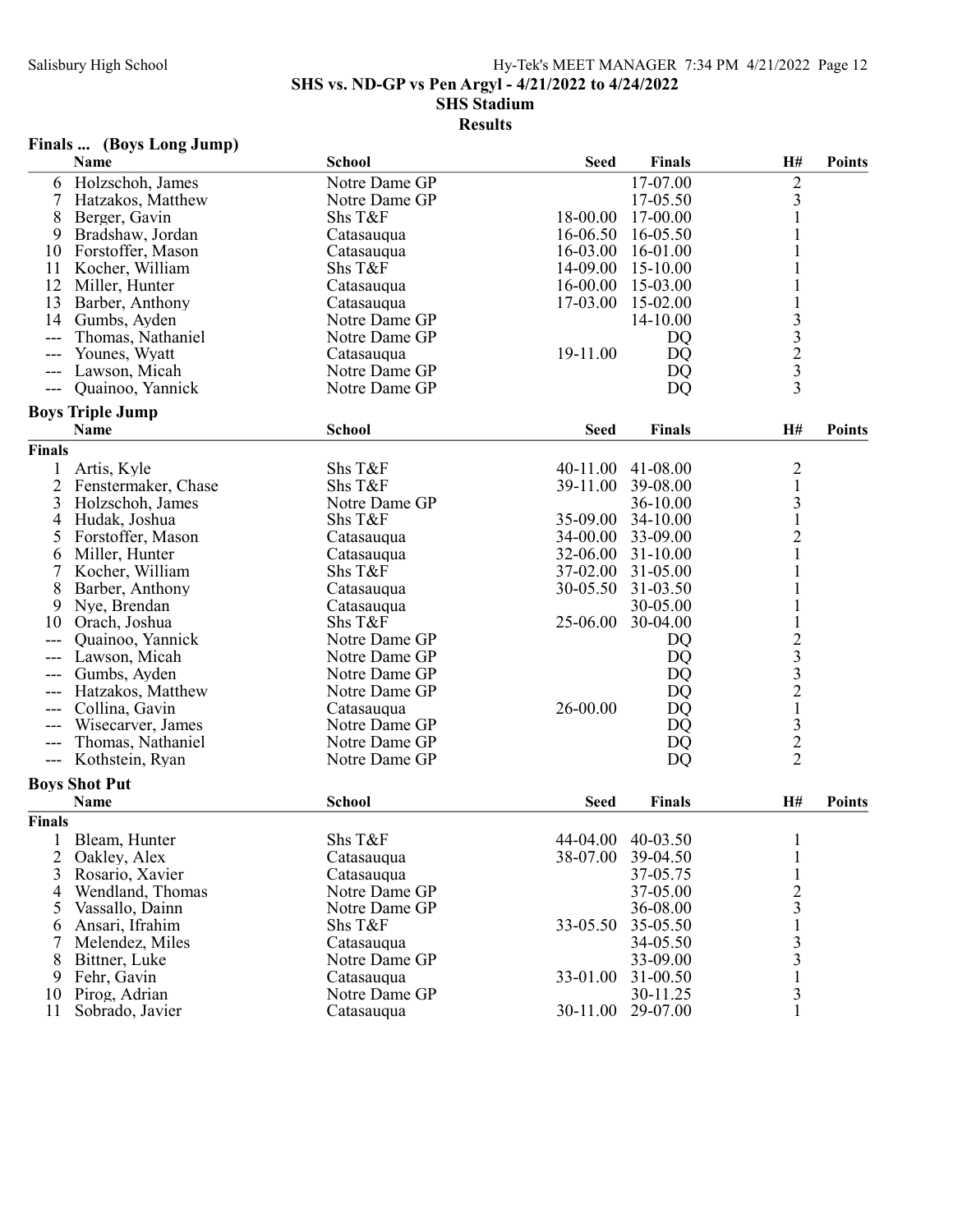SHS vs. ND-GP vs Pen Argyl - 4/21/2022 to 4/24/2022

SHS Stadium

|                | Name                      | <b>School</b>         | <b>Seed</b> | <b>Finals</b>  | H#                                              | <b>Points</b> |
|----------------|---------------------------|-----------------------|-------------|----------------|-------------------------------------------------|---------------|
|                | 12 Riquelmy, Anthony      | Shs T&F               | 26-01.50    | 26-01.50       | 1                                               |               |
| 13             | Quigley, Brayden          | Notre Dame GP         |             | 23-05.50       |                                                 |               |
| ---            | Capaldi, Charles          | Notre Dame GP         |             | DQ             | $\frac{3}{3}$                                   |               |
|                | Licari, John              | Notre Dame GP         |             | DQ             | $\overline{c}$                                  |               |
| ---            | Regits, Trevor            | Catasauqua            | 29-08.00    | DQ             | $\mathbf 1$                                     |               |
|                | Eure, Kendrick            | Notre Dame GP         |             | DQ             |                                                 |               |
| ---            | Gillespie, Timmy          | Notre Dame GP         |             | DQ             | $\frac{3}{3}$                                   |               |
|                | <b>Boys Discus Throw</b>  |                       |             |                |                                                 |               |
|                | Name                      | <b>School</b>         | <b>Seed</b> | <b>Finals</b>  | H#                                              | <b>Points</b> |
| Finals         |                           |                       |             |                |                                                 |               |
|                | Bittner, Luke             | Notre Dame GP         |             | 113-10         | $\mathfrak{Z}$                                  |               |
| $\overline{2}$ | Wendland, Thomas          | Notre Dame GP         |             | 108-09         | $\overline{c}$                                  |               |
| 3              | Eure, Kendrick            | Notre Dame GP         |             | 92-03          | $\overline{c}$                                  |               |
| $\overline{4}$ | Ansari, Ifrahim           | Shs T&F               | 99-06       | $91 - 10$      | $\mathbf{1}$                                    |               |
| 5              | Vassallo, Dainn           | Notre Dame GP         |             | 91-08          | $\overline{c}$                                  |               |
| 6              | Oakley, Alex              | Catasauqua            | 95-07       | 89-03          | $\mathbf{1}$                                    |               |
| 7              | Pirog, Adrian             | Notre Dame GP         |             | 83-04          | 3                                               |               |
| 7              | Del Rosario, Luis         | Catasauqua            |             | 83-04          | $\mathbf{1}$                                    |               |
| 9              | Riquelmy, Anthony         | Shs T&F               | $69-10$     | 75-00          |                                                 |               |
| 10             | Mongulitz, Louis          | Shs T&F               | 70-06       | 74-05          |                                                 |               |
| 11             | Rodriguez, Joshua         | Catasauqua            | 69-03       | 71-08          |                                                 |               |
| 12             | Rizzo, Zachary            | Catasauqua            | 58-01.50    | 53-01          |                                                 |               |
|                | Quigley, Brayden          | Notre Dame GP         |             | DQ             |                                                 |               |
|                | Bleam, Hunter             | Shs T&F               | 139-04      | DQ             | $\frac{2}{1}$                                   |               |
| ---            | Guimes, Lucas             | Notre Dame GP         |             | DQ             |                                                 |               |
|                | Capaldi, Charles          | Notre Dame GP         |             | DQ             |                                                 |               |
| ---            | Gillespie, Timmy          | Notre Dame GP         |             | DQ             |                                                 |               |
| $---$          | Licari, John              | Notre Dame GP         |             | DQ             | $\begin{array}{c} 2 \\ 2 \\ 2 \end{array}$      |               |
|                | <b>Boys Javelin Throw</b> |                       |             |                |                                                 |               |
|                | Name                      | <b>School</b>         | <b>Seed</b> | <b>Finals</b>  | H#                                              | <b>Points</b> |
| Finals         |                           |                       |             |                |                                                 |               |
|                | Regits, Trevor            |                       | 120-08      | 121-04         |                                                 |               |
| $\overline{2}$ | Bleam, Hunter             | Catasauqua<br>Shs T&F | 115-05      | 113-02         | $\mathbf{1}$                                    |               |
| 3              | Wendland, Thomas          | Notre Dame GP         |             | 107-07         |                                                 |               |
|                |                           | Notre Dame GP         |             |                | $\overline{\mathbf{c}}$<br>$\overline{c}$       |               |
| 4              | Pirog, Adrian             |                       | 100-02      | 102-09         | $\mathbf{1}$                                    |               |
| 5              | Hernandez, Heriberto      | Shs T&F               |             | 98-06          |                                                 |               |
| 6              | Melendez, Miles           | Catasauqua            | 105-03      | 98-05<br>90-09 | $\mathbf{1}$                                    |               |
| 7              | Licari, John              | Notre Dame GP         |             |                | 3                                               |               |
| 8              | Kothstein, Jack           | Notre Dame GP         |             | 83-06          | 3                                               |               |
| 9              | Fehr, Gavin               | Catasauqua            | 88-09       | 79-06          |                                                 |               |
| 10             | Mongulitz, Louis          | Shs T&F               | $70 - 04$   | 78-08          |                                                 |               |
| 11             | Capaldi, Charles          | Notre Dame GP         |             | 76-08          | 3                                               |               |
| 12             | Bartholomew, Braden       | Catasauqua            | 67-05       | 74-08          | $\mathbf{1}$                                    |               |
| 13             | Rizzo, Zachary            | Catasauqua            |             | 64-00          |                                                 |               |
| $---$          | Quigley, Brayden          | Notre Dame GP         |             | <b>DQ</b>      | $\begin{array}{c} 2 \\ 3 \\ 2 \\ 3 \end{array}$ |               |
| ---            | Bittner, Luke             | Notre Dame GP         |             | DQ             |                                                 |               |
| ---            | Guimes, Lucas             | Notre Dame GP         |             | DQ             |                                                 |               |
| ---            | Sobrado, Javier           | Catasauqua            | 78-02       | DQ             |                                                 |               |